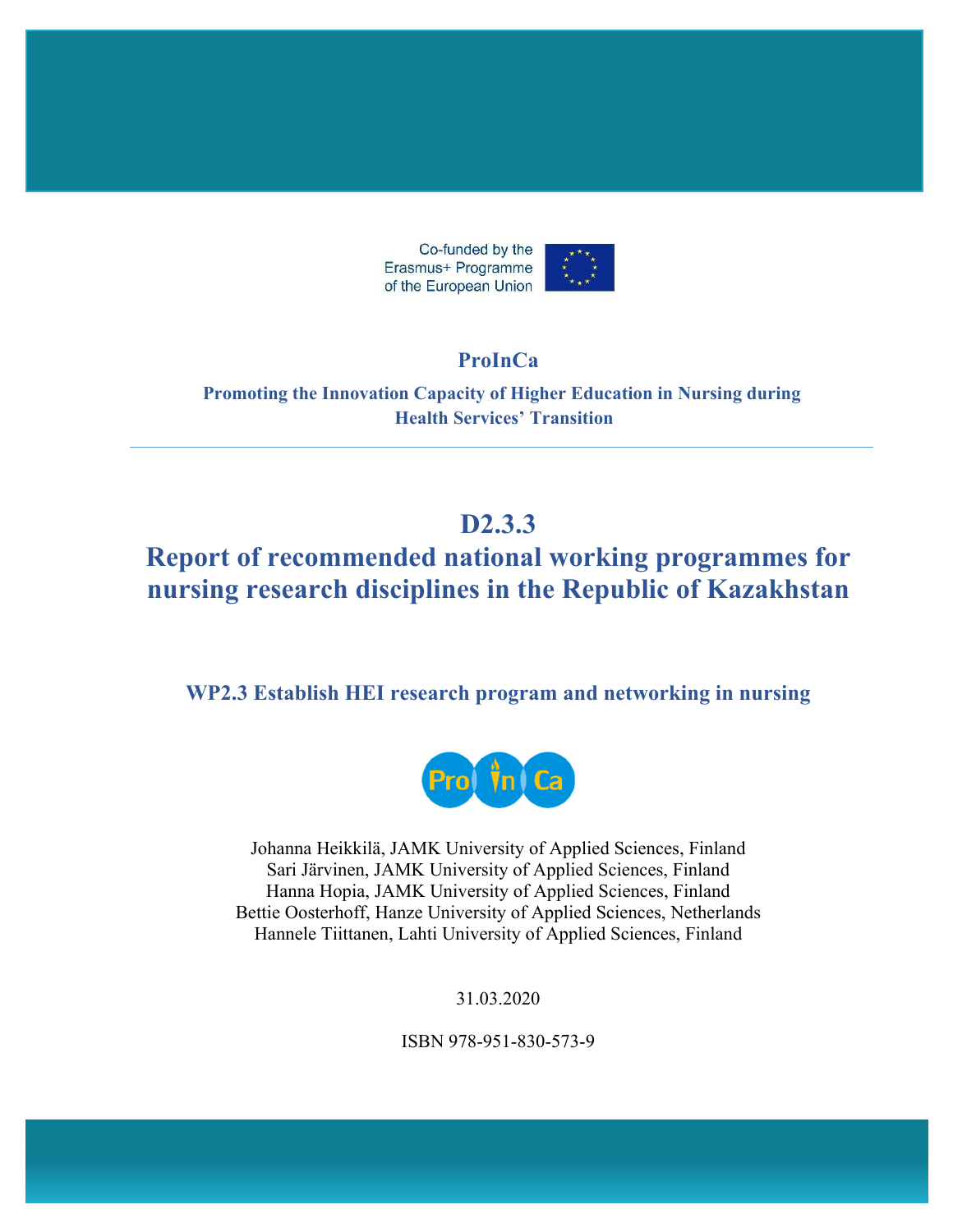# Table of Contents

| Master Class on "Qualitative research and Development projects in Nursing"  4<br>2   |
|--------------------------------------------------------------------------------------|
| Master Class on "Piloting the materials on Qualitative research and Development<br>3 |
|                                                                                      |
| Finalizing recommended national working programmes for two nursing research<br>4     |
|                                                                                      |
| Recommended national working programme for course Research and development<br>5      |
|                                                                                      |
| Recommended national working programme for course Methodology and Methods of<br>6    |
|                                                                                      |
|                                                                                      |
|                                                                                      |
|                                                                                      |
|                                                                                      |
| Appendix 4. Implementation plan for course Research and development projects in      |
|                                                                                      |
| Appendix 5. Course description "Research and development projects in nursing"        |
|                                                                                      |
| Appendix 6 Implementation plan for course Qualitative Research (Masters)  28         |
| Appendix 7 Course description "Methodology and methods of scientific research in     |
|                                                                                      |

#### **Disclaimer:**

This project has been funded with support from the European Commission. This publication reflects the views only of the author, and the Commission cannot be held responsible for any use which may be made of the information contained therein.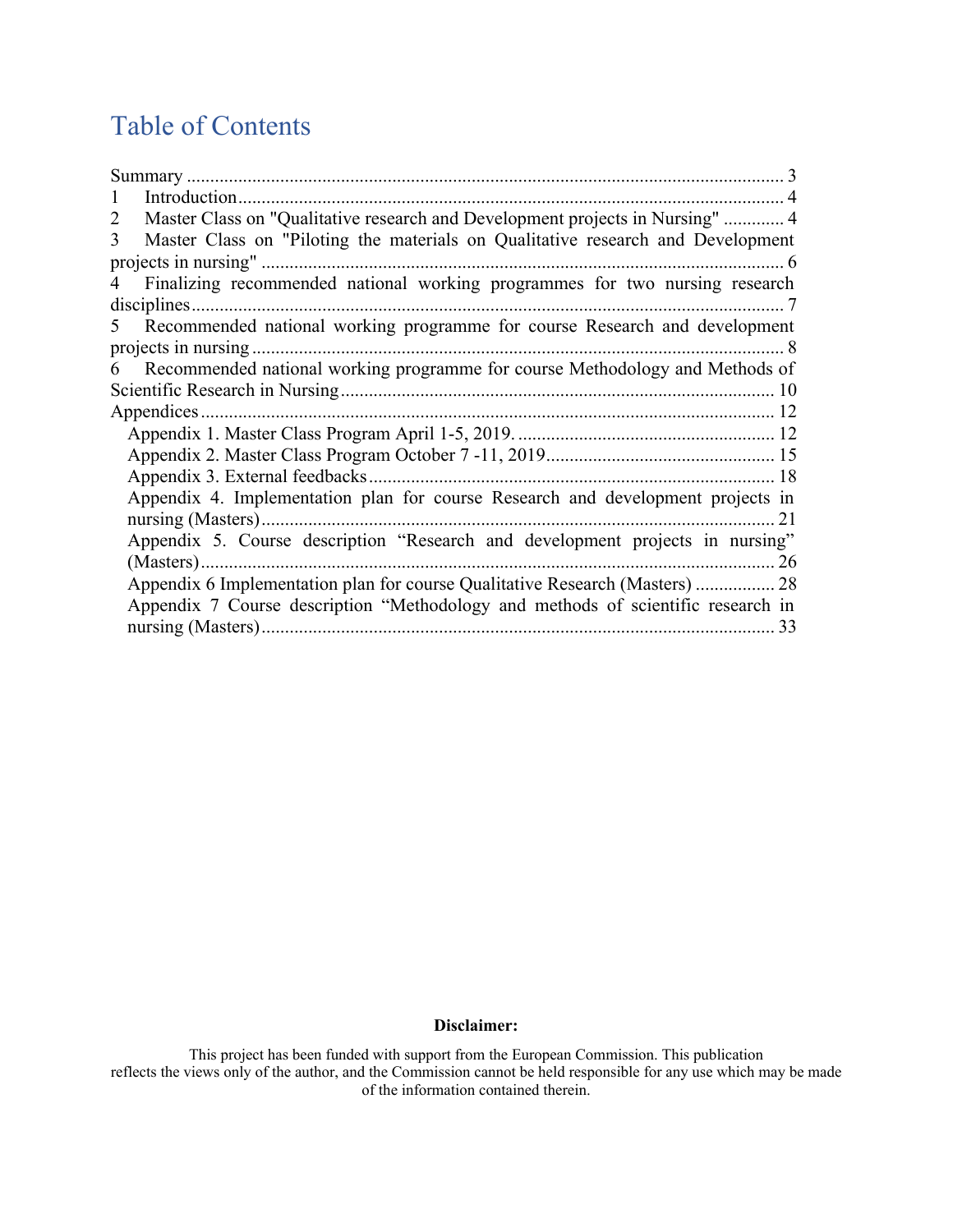## **Summary**

Work package 2.3 of the ProInCa project concentrates on providing support for building the capacity for nursing research in medical universities and health facilities. The work has been done in co-operation between the European (JAMK, LAMK, Hanze UAS) and Kazakhstani project partners. This activity included two Master Classes in Kazakhstan for staff members of medical universities, higher medical colleges, medical colleges, and health care facilities. During the first Master Class "**Qualitative research and Development projects in nursing"** in April 2019, educational materials on qualitative nursing research and nursing development projects were created. The created materials were uploaded to the Center of Nursing Excellence (CNE) eplatform in English and Russian.

During the second Master Class **"Piloting the materials on Qualitative research and Development projects in nursing"**, participants piloted the educational materials (plan and content of the course, program, handouts for students, list of readings) for bachelor and master students. Feedback was collected from participants after each university had presented their topic area material. Afterwards, the summary of the feedback was discussed with the participants in order to agree on actions for finalizing the materials. After the ProInCa monitoring visit in November 2019 by the project by the National Erasmus+ Office of Kazakhstan, an additional internal and external assessment was organized. Based on the assessment feedback, some corrections to the finalized materials were made.

These training and learning materials are meant to be used at higher medical colleges and universities in applied or academic bachelor and master programs in nursing, as well as in health care facilities in Kazakhstan. The materials were created for the implementation of two courses in the future State Educational Standard on master's degree level; Research and development projects in nursing, and Methodology and Methods of Scientific Research in Nursing. From the latter, the qualitative research part was developed during the Master Classes. Both disciplines consist of lectures, practices, assignments, and a list of additional materials. All the materials can be found from the CNE Moodle e-platform: https://course.nursekz.com/.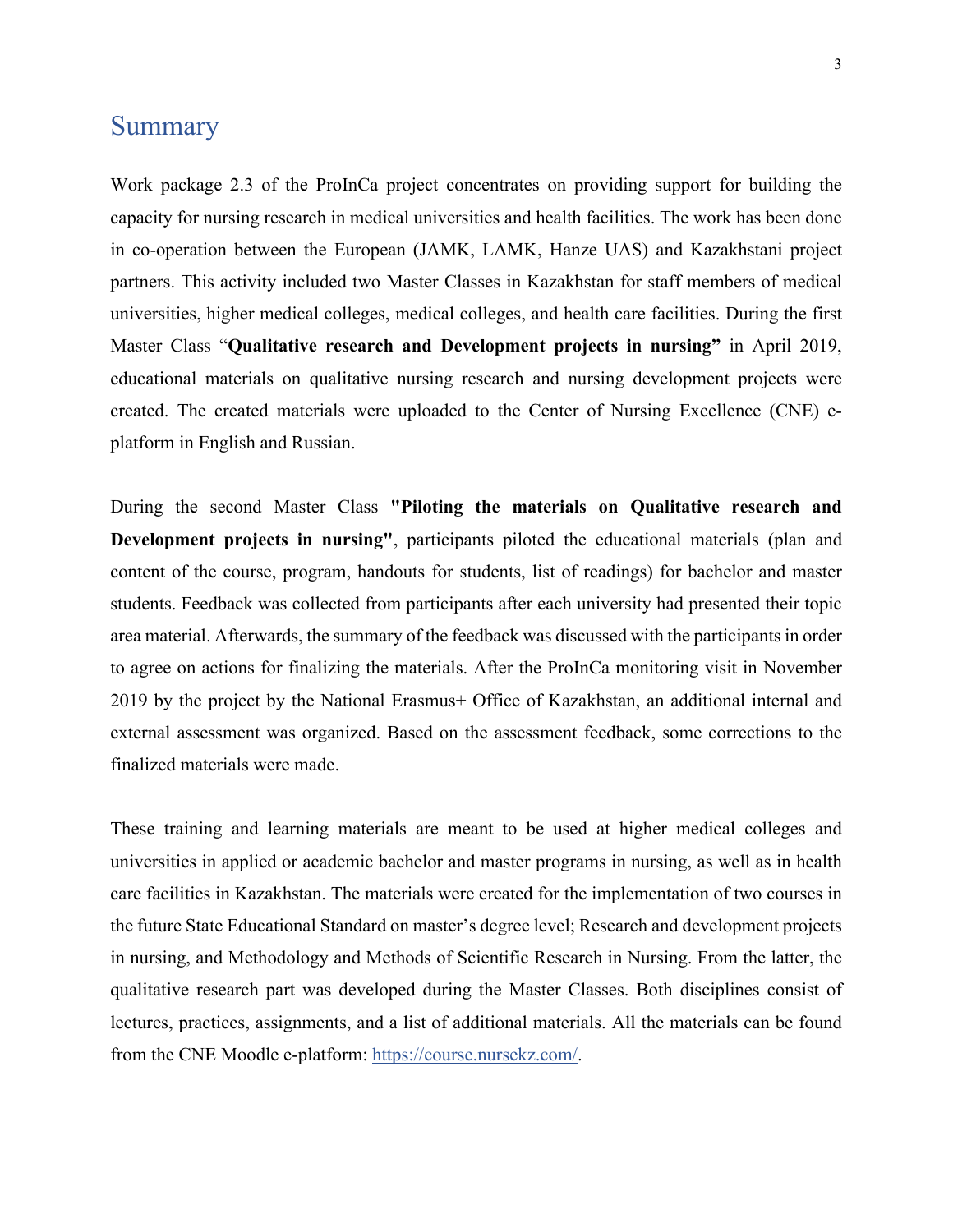# 1 Introduction

Activity 2.3.3 of ProInCa concentrates on building the joint capacity of medical universities and health facilities in nursing research. Since the staff and teacher resources of nursing courses as well as the number of nurses with the highest academic degrees in Medical Universities is limited in Kazakhstan, there is a great challenge in developing academic nursing education that would be based on nursing research. Therefore, developing the education of the present staff who have had mainly medical training is important. First and foremost, the staff need to understand what nursing as a science is and what is the difference between nursing research and medical research.

National working programmes (teaching and training materials) for nursing research disciplines contain competence-based sets of teachers' and students' materials with learning assignments and valid assessment methods for those areas that at present have no materials available in Kazakhstan nor do the teachers have knowledge of those issues. The outcome of this activity is a set of learning, training and teaching materials at least for disciplines on 1) qualitative nursing research and 2) nursing development projects for different levels of training.

As part of the activity, Kazakhstani teachers of nursing education from several educational institutions have prepared teaching materials on nursing research for different levels of nursing education (Bachelor and Master). Coached by their European colleagues, each teacher or teacher pair created a preselected content area to the working programme. The results were later presented, taught, and shared with other project participants and stakeholders.

# 2 Master Class on "Qualitative research and Development projects in Nursing"

The first Master Class **"Qualitative research and Development projects in Nursing"** was held during April 1-5, 2019 in Nazarbayev University School of Medicine (NUSOM). The purpose of the Master Class was to improve the potential of medical institutions and faculties of medical universities and colleges of the Republic of Kazakhstan for nursing research. At the opening, the participants were greeted by the director of the Department of Science and Education of the



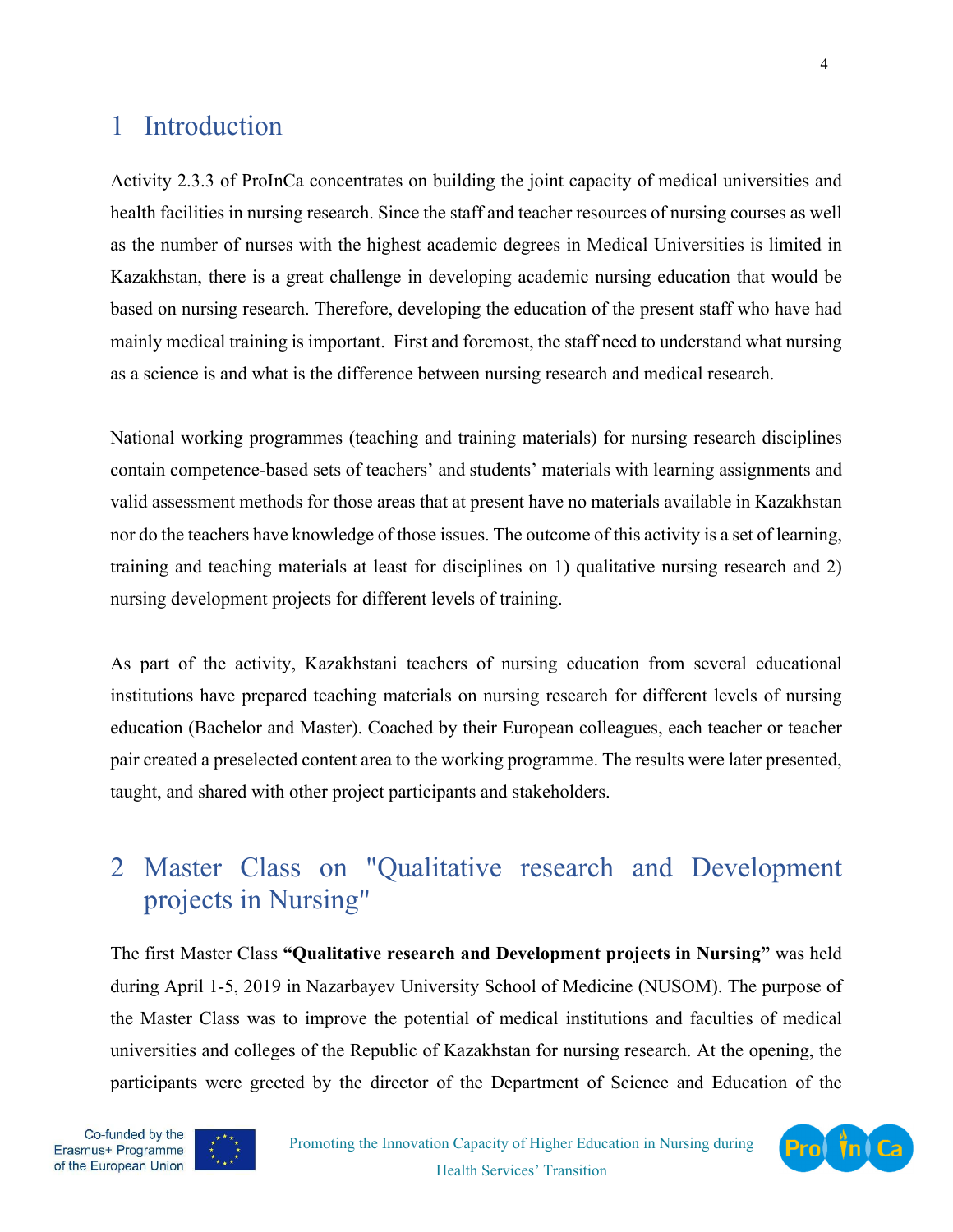University Medical Center, Alma Alibekovna Syzdykova, and Vice-rector for strategic development, science and international cooperation of Karaganda Medical University, Anar Akylbekovna Turmukhambetova.

During the program, a draft of national educational materials was created for two courses in the future State Educational Standard of Master's Degree in Health, educational programme in Nursing: Research and development projects in nursing, and Methodology and Methods of Scientific Research in Nursing. Teachers of higher medical colleges and universities of Kazakhstan, including project partners, associated partners, and other stakeholders, attended the Master Class.

The Master Class was organized as follows: the participants were divided into two course-specific groups, both working with facilitators from European partner institutions and from Karaganda Medical University (KMU). For the group of qualitative research, Methodology and Methods of Scientific Research in Nursing, the facilitators were Hanna Hopia, PhD, Principal lecturer at the JAMK University of Applied Sciences (Finland) and Alberta T. (Bettie) Oosterhoff, PhD, Lecturer and researcher, Cultural Anthropology & Health, Hanze University of Applied Sciences, School of Health Care Studies, Groningen (Netherlands). For the Research and Development Projects in Nursing group, the facilitators were Johanna Heikkilä, PhD, Senior Advisor, School of Health and Social Studies, JAMK University of Applied Sciences (Finland) and Tuija Rinkinen, D.H.Sc (Health Sciences), Senior Lecturer, Lahti University of Applied Sciences (Finland). The organizers and participants from KMU were I. B. Meyermanova, teacher of the department of nursing, A.R. Aytmagambetov, teacher of the department of Public Health, and Zh.M. Kuanysh, master student of the specialty "Public Health".

The participants in both courses were divided into six (6) topic-based subgroups. Each of the subgroups was led by one Kazakhstani medical university: Karaganda Medical University, Astana Medical University, Semey Medical University, West Kazakhstan Medical University named after M. Ospanova, Asfendiyarov Kazakh National Medical University, and South Kazakhstan Medical Academy. This was planned in order to support the Kazakhstani stakeholder's collective ownership and responsibility of the sustainability of the materials. As part of the Master Class, training





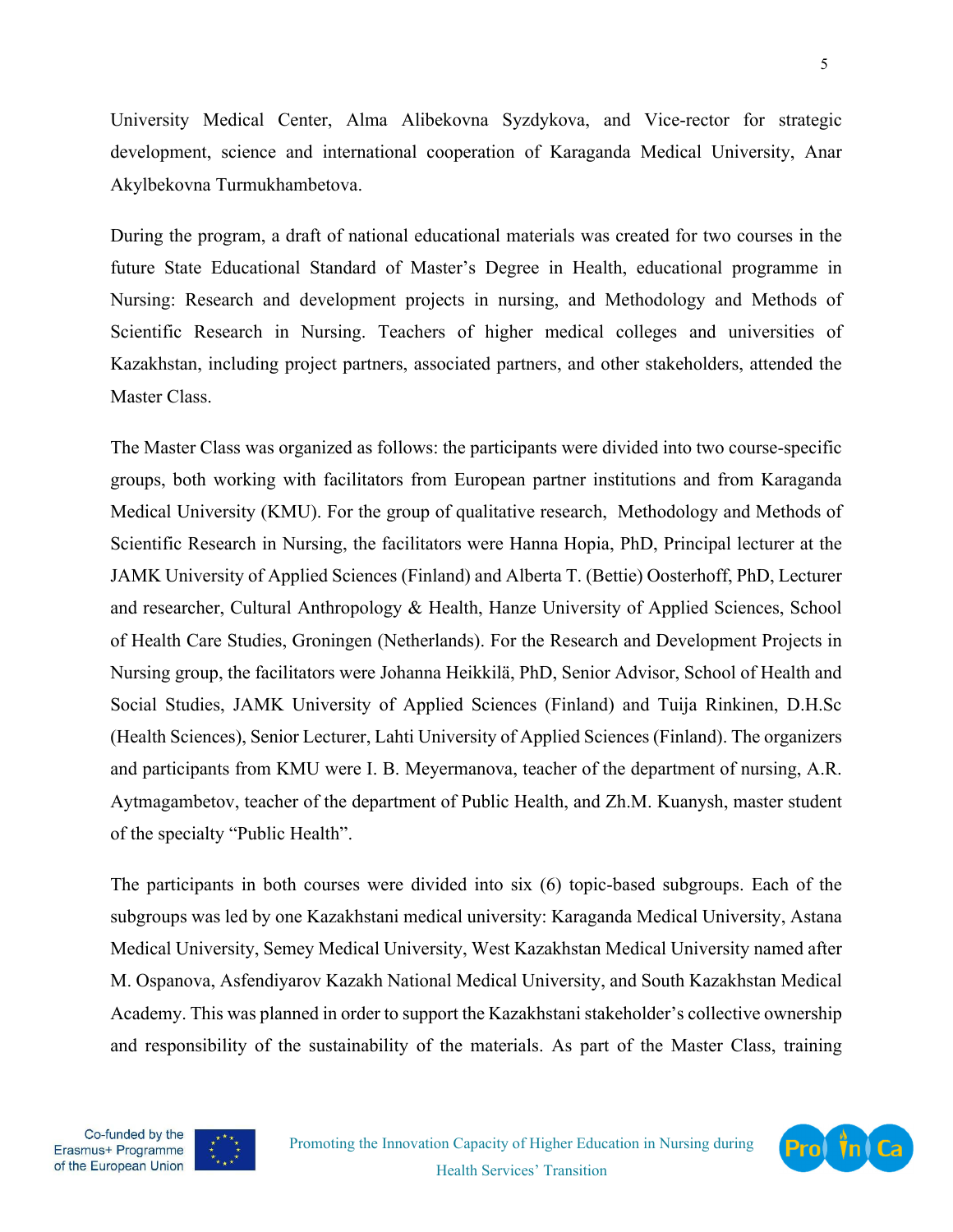materials were developed for lectures, practical exercises, and individual assignments on each topic of the courses.

# 3 Master Class on "Piloting the materials on Qualitative research and Development projects in nursing"

The second Master Class **"Piloting the materials on Qualitative research and Development projects in nursing"** was held during October 7-11, 2019 in Nur-Sultan in Nazarbayev University School of Medicine and facilitated by Karaganda Medical University and JAMK University of Applied Sciences. The organizers and facilitators from the European partners were Johanna Heikkilä, PhD, Senior Advisor and Hanna Hopia, PhD, Principal lecturer from the School of Health and Social Studies, JAMK University of Applied Sciences, (Finland), and Alberta T. (Bettie) Oosterhoff, PhD, Lecturer and researcher, Cultural Anthropology & Health, Hanze University of Applied Sciences, School of Health Care Studies, Groningen (Netherlands). Karaganda Medical University was represented by Director of the department of academic work A.B. Tashetova, Teacher of the Department of Nursing I.B. Meyermanova, and Master student of the specialty "Public Health" Zh.M. Kuanysh.

During the Master Class, materials intended for applied and academic bachelor and master students of nursing specialty were tested, and proposals for improving the prepared teaching materials were collected. The Master Class was attended by teachers and specialists in the academic work of medical universities and higher medical colleges.

At this Master Class, the participants were divided into two groups according to the same principle as in the first Master Class. South Kazakhstan Medical Academy did not participate in the piloting of materials but participated in the finalization of materials after the Master Class, as all responsible universities. The work was built on the following principle: the responsible university presents educational materials in the role of "teacher" for the participants in the role of "student". After each material was presented, whether it was lectures, practical exercises or individual assignments, "students" gave their comments and filled out a feedback form. After filling out the feedback forms, the total feedback summarized by the organizers (KMU, JAMK and HUAS) was issued to the responsible teacher for further refinement of the materials. Also, as part of the Master Class,



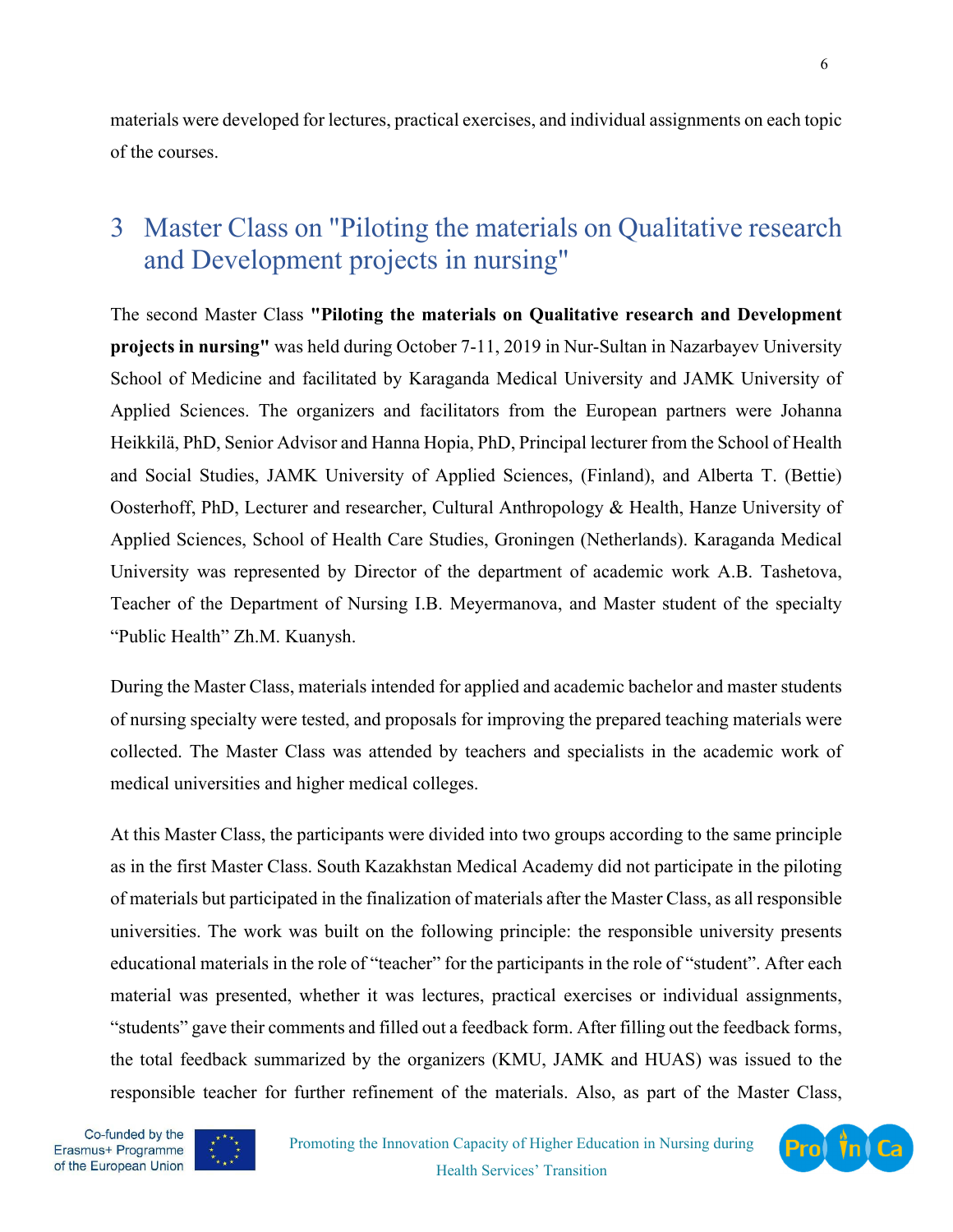presentations with instructions for the further adaptation of educational materials at the bachelor level were prepared.

# 4 Finalizing recommended national working programmes for two nursing research disciplines

The finalization process of the training materials in accordance with the feedback that was given and collected from all participants during the second Master Class on each topic area was organized by KMU in October and early November 2019. After the field monitoring visit of the project in October 2019 by the National Erasmus+ Office of Kazakhstan, an additional assessment of the produced learning materials was decided to be conducted by internal experts (of the project) and after that the second assessment was made by independent external experts.

The **internal assessment** was conducted by experts who had not been involved in the work package which they assessed. The internal assessment of WP 2.3 learning materials was carried out by members of other work packages as follows: Sedina Kalender Smajlović, Gaziza Smagulova, and Haye Jukema. The content was assessed in terms of relevance, accuracy, transfer of the context of nursing, and existence of clear examples, explanations, and illustrations. Ease of use was assessed in terms of clarity of the material, its suitability for the level of the target group, and its adaptivity for different target groups. Justification for the use of references, literature, and their updates was also assessed. The Moodle environment was assessed for easy navigation and technical reliability.

Each expert first got acquainted with the materials and assessed the training materials on their own, and after that the team summarized their findings in one assessment report. To evaluate and write the report, one evaluation form including the evaluation of materials in terms of their content, ease of use, and justification was used. Particular attention was paid to issues that needed improvement. In addition, feedback about the Moodle environment and instructions for using Moodle was collected. The assessment report made by the team was sent to the leader of the work package, who in turn sent the summarized assessment to the leader of the Quality Assurance work package, Juha Roslakka. Based on the feedback received, the responsible Kazakhstani university and the Finnish coordinators carried out activities to improve the educational materials.





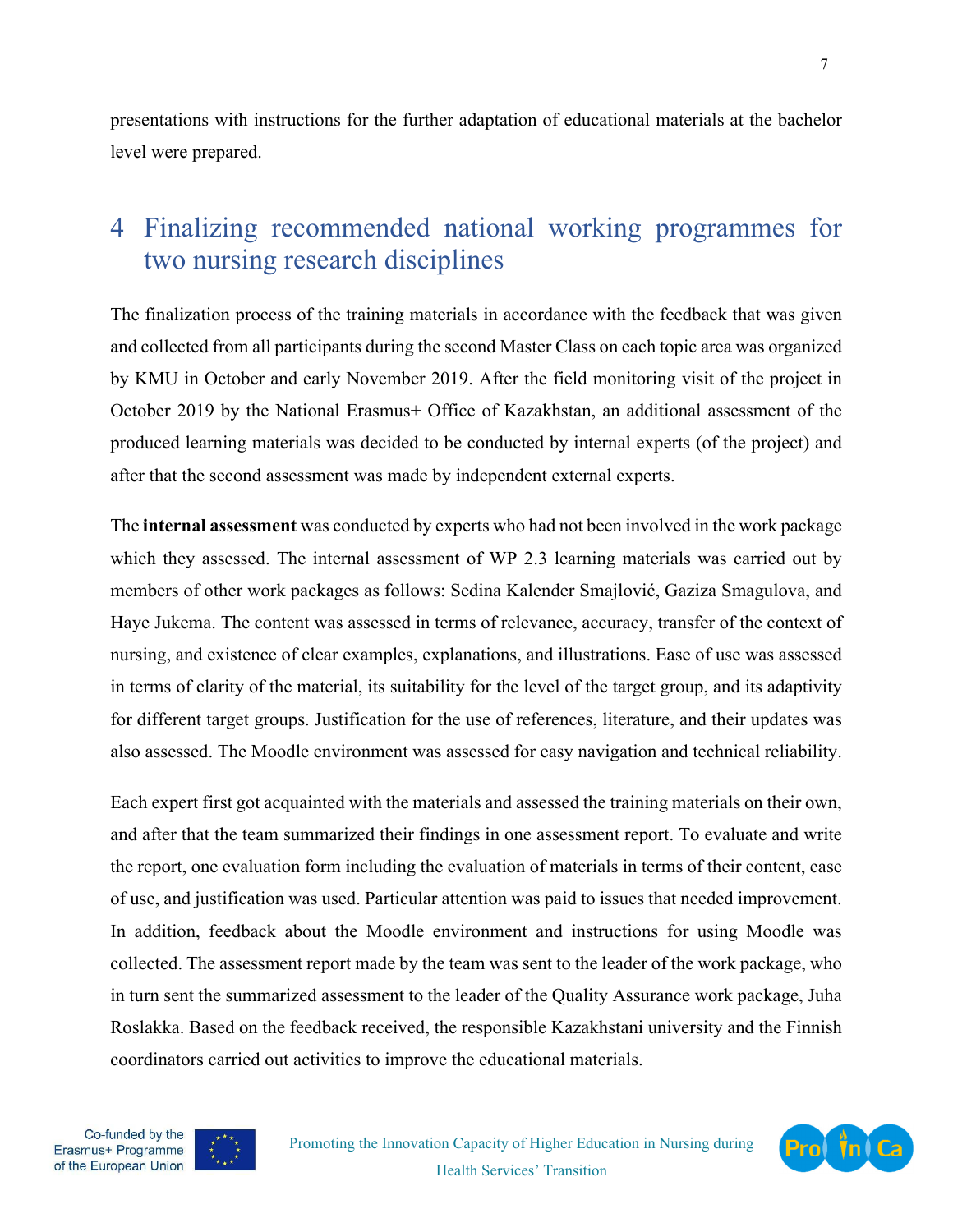The second stage was **an external assessment** of the teaching materials by a European expert and a Kazakhstani expert: Dr. Susanna Tella (Saimia University of Applied Sciences, Finland) and Deputy Dean of the Faculty of Nursing Rosa Kenesovna Alekesheva (Kazakh-Russian Medical University). The requirements for evaluating the materials remained the same as for the internal assessment. The overall feedback from the external evaluators was good:

*"The ProInCa project has done systematic and careful work in creating the Nursing education material for facilitating understanding and embedding of the best practices in nursing and healthcare. The materials produced are clear, logical and understandable. In addition, the produced material is of high level scientific knowledge and valuable for enhancing learning from best practices on implementing evidence-based nursing in different contexts. The materials are based on relevant nursing and healthcare research and references are presented. This kind of development of nursing research, education and practice can be assumed to promote the national efficiency and quality of health care."* Dr. Susanna Tella

The more detailed assessment can be found in Appendix 3. After receiving feedback from experts, the materials were finalized and improved by the experts and updated in the Moodle environment. All the materials can be found from the CNE Moodle e-platform: https://course.nursekz.com/.

# 5 Recommended national working programme for course Research and development projects in nursing

The national working programme is in the Moodle online learning environment. It is organized in six (6) topic areas that are described in detail in the implementation plan (Appendix 4). The produced learning material consists of 18 lecture power point presentations, 11 practice exercises, four (4) assignments, and additional materials for teachers to use when teaching the course Research and development projects in nursing (Appendix 5). All the materials are available in English and Russian and are suitable to be used mainly in master's degree nursing education but can also be adapted to applied and academic bachelor's degree level. There are also instructions (7 pages) for the usage of the materials in bachelor education.

## **Topic 1: Purpose, task, and objectives of a project in health care and nursing science**

Purpose, task, objective of development project; Lecture EN, RU, 11 pages Nursing research, identifying problems and goals; Lecture EN, RU, 14 pages Purpose, task, and objectives of a project in health care and nursing science; Exercise: EN, RU



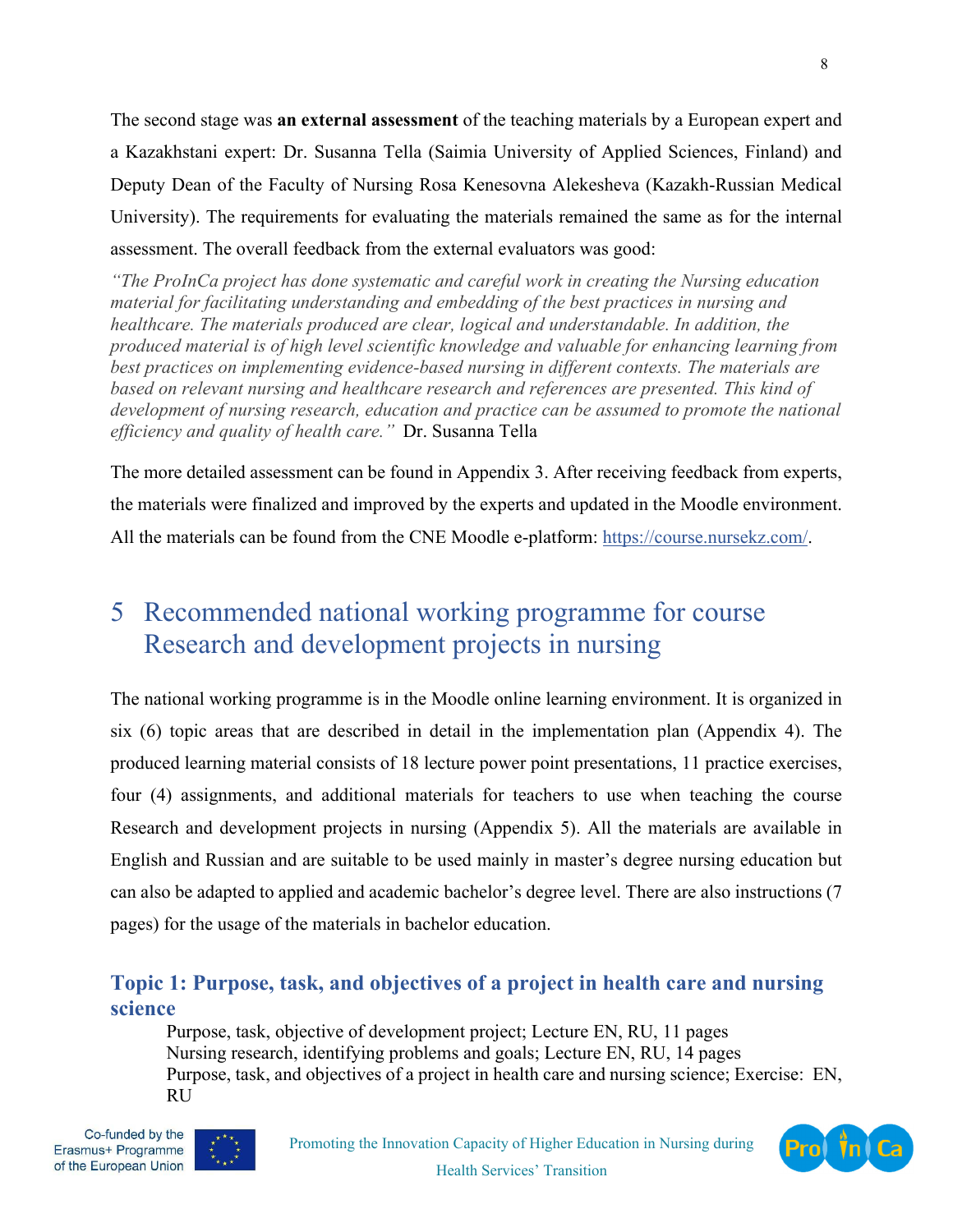Purpose, task, and objectives of a project in health care and nursing science, Assignment: EN, RU Additional materials for teacher (listed literature)

## **Topic 2: Design and methods of project**

Design and methods of project: Qualitative research, lecture EN, RU, 19 pages Design and methods of project: Quantitative research, lecture EN, RU, 21 pages Design and methods of project: Mixed methods research, lecture EN, Ru, 25 pages Design and methods of project: Project Design, lecture EN, RU, 37 pages Design and methods of project, Exercise, EN, RU Design and methods of project; Assignments EN, RU Additional materials for teacher (listed literature)

## **Topic 3: Structure of science project**

Structure of a development project: Lecture, EN, RU, 22 pages Structure of research project: Qualitative plan; Lecture, EN, RU, 16 pages Structure of research project: Quantitative plan; Lecture, EN, RU, 10 pages Structure of the science project and description of the stages of scientific projects; Exercise EN, RU Structure of the science project and description of the stages of scientific projects: Assignments EN, RU Additional materials for teacher (listed literature)

## **Topic 4: Data collection and analysis**

Data collection and analysis Introduction; Lecture EN, RU, 10 pages Data collection – Observation; Lecture EN, RU, 13 pages Data collection – Questionnaire; Lecture EN, RU, 12 pages Case study Research; Lecture EN, RU, 8 pages Data Analysis Planning, ; Lecture EN, RU, 13 pages Material about data collection and analysis Data collection and analysis, Practices: Exercise questionnaire, EN, RU Exercise data analysis, EN, RU Exercise observation, EN, RU

## **Topic 5: Ethical questions in projects in nursing**

Ethics of nursing projects; Lectures EN, RU, 18 pages Ethical committee; Lectures EN, RU, 13 pages Ethical practices in class, EN, RU

### **Examples of information and cover letters**

Comprehensive Format of Informed Consent in research and Practice.pdf, EN Example of Statement of consent and authorization.pdf, EN Information letter to participant.pdf, EN



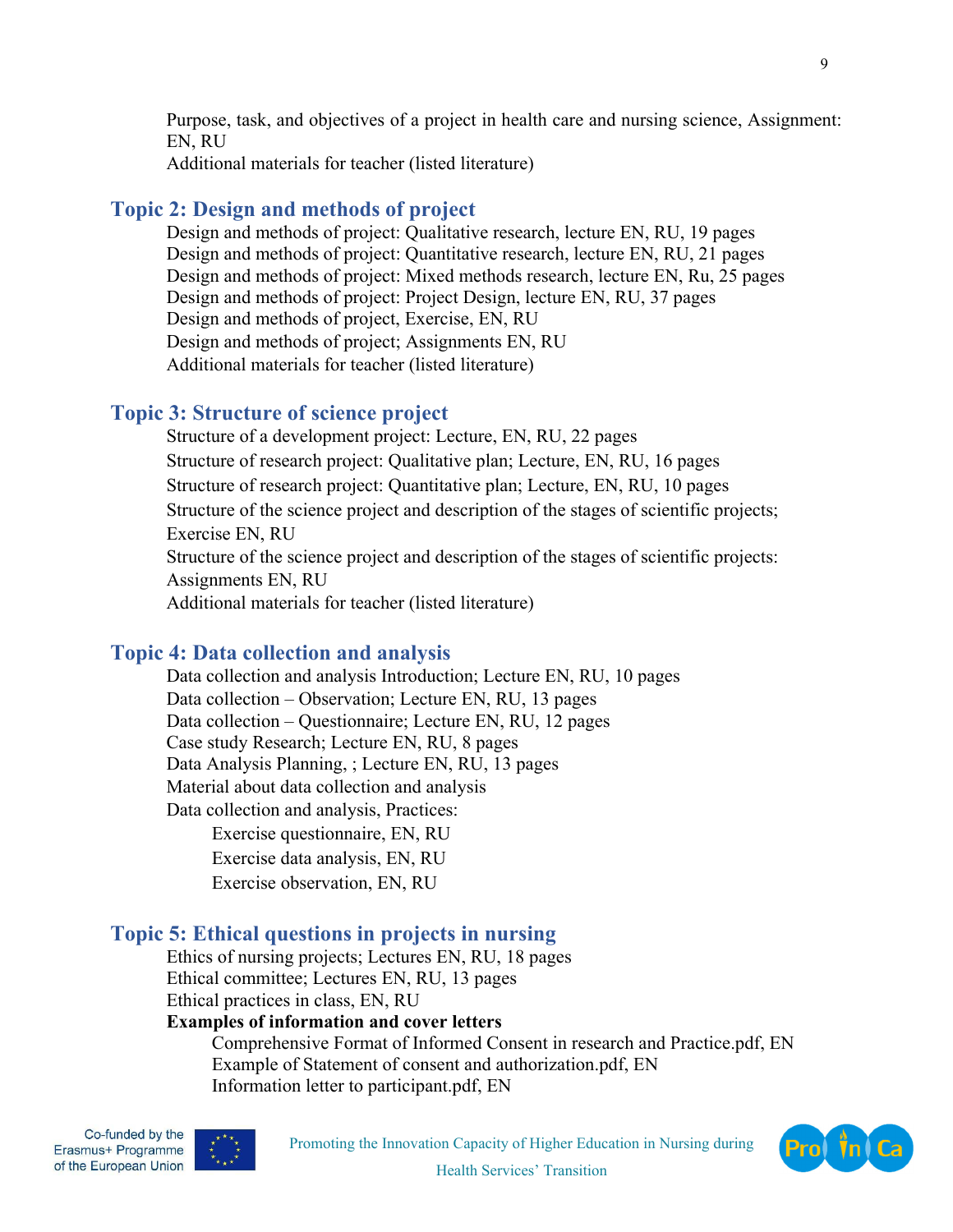Informed Consents.pdf, EN Material about ethics Additional material for teacher

### **Topic 6: Project management**

Project management, Lecture part I, EN, RU, 15 pages Project management, Lecture part II, EN, RU, 21 pages Project management; Exercise, EN, RU Project management assignments, EN, RU Additional material for teacher

# 6 Recommended national working programme for course Methodology and Methods of Scientific Research in Nursing

The national working programme is in the Moodle online learning environment. It is organized in six (6) topic areas that are described in detail in the implementation plan (Appendix 6). The produced learning material consists of six (6) lecture power point presentations, seven (7) practice exercises and instructions, five (5) assignments, and additional materials for teachers to use when teaching the course Methodology and Methods of Science Research in Nursing (Appendix 7). All the materials are available in English and Russian and are suitable to be used mainly in master's degree nursing education but can also be adapted to applied and academic bachelor's degree level. There are also instructions (7 pages) on the usage of the materials in bachelor education.

### **Topic 1: Philosophical background**

Phil. background, Lecture, EN, RU, 15 pages Exercise, EN, RU Phil. background, EN, RU

### **Topic 2: Data collection**

Data collection, Lecture, EN, RU, 26 pages Data collection exercise, collecting data from qualitative nursing research EN, RU Data collection exercise, EN, RU Additional material, Focus group examples, EN Additional material, data collection methods, EN Data collection assignment, EN, RU

## **Topic 3: Data analysis**

Data analysis, Lecture, EN, RU, 13 pages



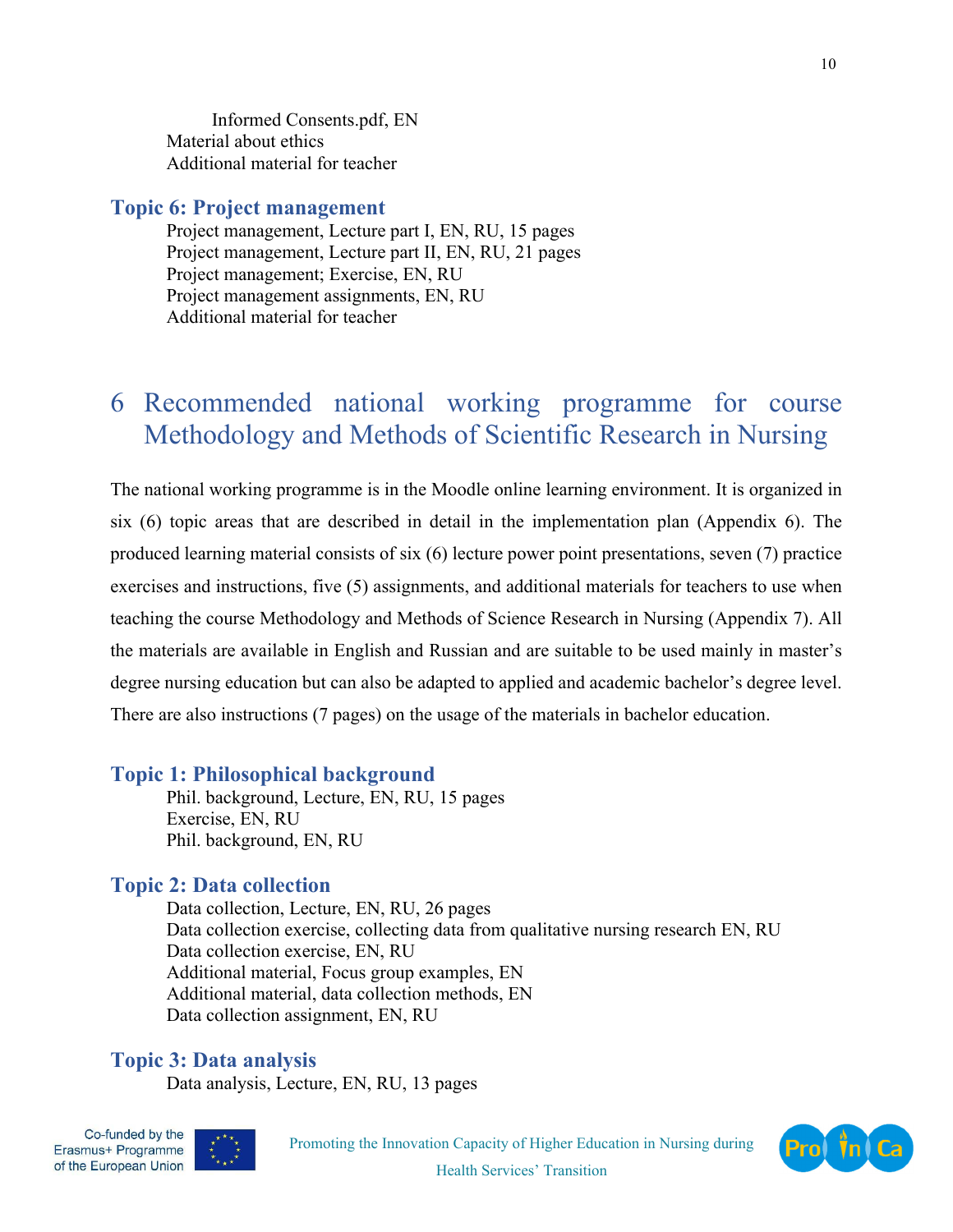Data analysis, practical exercise, EN, RU Data analysis, instructions for exercises, EN, RU Data analysis, instructions for teachers, EN, RU Data analysis, Assignments, EN, RU

### **Topic 4: Documentation/reporting Qualitative Research**

Documentation (report) QR, Lectures, EN, RU, 19 pages Documentation (report) QR, exercise, EN, RU Documentation (report) QR, assignment, EN, RU Documentation (report) QR, Instructions for teachers, EN, RU

### **Topic 5: Trustworthiness**

Trustworthiness QR, Lecture, EN, RU, 18 pages Trustworthiness QR, exercise, EN, RU Trustworthiness QR, assignments, EN, RU Trustworthiness QR, Instructions for teacher, EN, RU

#### **Topic 6: Research ethics of Qualitative Research**

Ethics in QR, lectures, EN, RU, 18 pages Ethics in QR, exercise, EN, RU Ethics in QR, assignments, EN, RU Ethics in QR, instructions for teachers, EN, RU



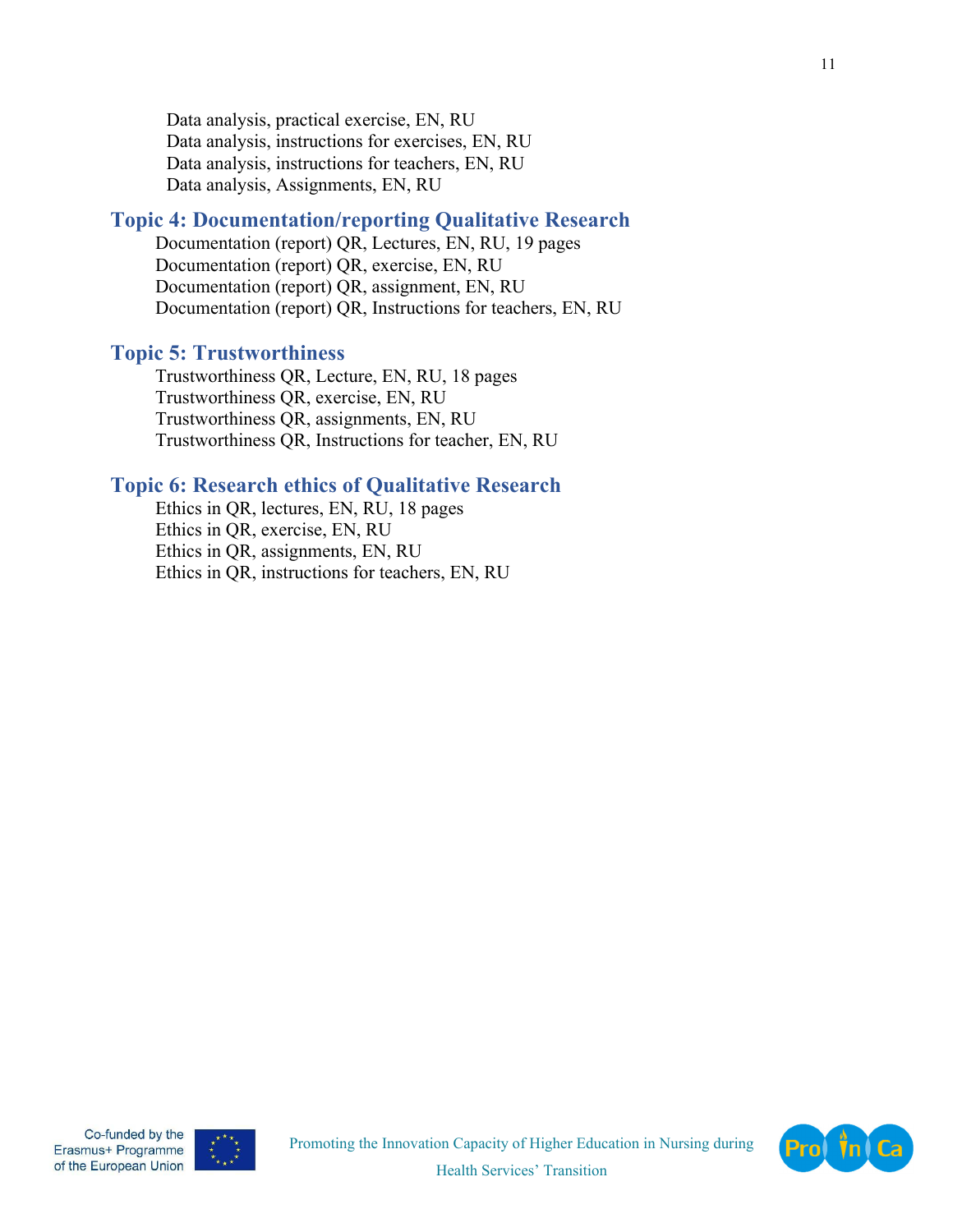# Appendices

### Appendix 1. Master Class Program April 1-5, 2019.

### **MASTER CLASS PROGRAMME**

"Qualitative research and Development projects in nursing" April,  $1^{th}$  -  $5^{th}$ , 2019

Note. Two additional hours of individual work are planned for each day of the Master Class from 17.30 until 19.30.

| SUNDAY 31. 3. 2019: TRAVELLING DAY |                                                                                                                                    |                                                                                                      |                                                                               |  |
|------------------------------------|------------------------------------------------------------------------------------------------------------------------------------|------------------------------------------------------------------------------------------------------|-------------------------------------------------------------------------------|--|
| <b>MONDAY 1.4.2019</b>             |                                                                                                                                    |                                                                                                      |                                                                               |  |
| Time                               | Subject                                                                                                                            |                                                                                                      | Lecturer/Presenter                                                            |  |
| $9.30 - 10.00$                     | Registration                                                                                                                       |                                                                                                      | <b>KGMU</b>                                                                   |  |
| $10.00 - 10.20$                    | Welcome: gathering and greetings                                                                                                   |                                                                                                      | Turmuhambetova Anar A.<br>& Johanna Heikkilä                                  |  |
| $10.20 - 10.40$                    | Introduction and program of the workshop                                                                                           |                                                                                                      | Tuija Rinkinen, Bettie<br>Oosterhoff, Hanna Hopia                             |  |
| $10.40 - 11.00$                    | Short summary of current ProInCa activities                                                                                        |                                                                                                      | Johanna Heikkilä                                                              |  |
| $11.00 - 11.30$                    | Nursing research                                                                                                                   |                                                                                                      | Hanna Hopia                                                                   |  |
| $11.30 - 13.00$                    | Nursing research and project competences and studies<br>on different levels educational standards in the<br>Republic of Kazakhstan |                                                                                                      | Johanna Heikkilä                                                              |  |
| $13.00 - 14.00$                    | Lunch time                                                                                                                         |                                                                                                      |                                                                               |  |
|                                    | Work division and group leaders;<br>Agreement on common structures of the materials                                                |                                                                                                      | Johanna Heikkilä, Tuija<br>Rinkinen, Bettie<br>Oosterhoff, and Hanna<br>Hopia |  |
| $14.00 - 15.50$                    | Discussion and results of pre task:<br>Qualitative nursing research                                                                |                                                                                                      | Discussion and results of pre task:<br>Development projects in nursing        |  |
|                                    | <b>Bettie Oosterhoff</b><br>Hanna Hopia                                                                                            | Johanna Heikkilä<br>Tuija Rinkinen                                                                   |                                                                               |  |
| $15.50 - 16.10$                    | Coffee break                                                                                                                       |                                                                                                      |                                                                               |  |
| $16.10 - 17.30$                    | Instruction of group work for Tuesday,<br>Wednesday and Thursday: Qualitative<br>nursing research                                  | Instruction of group work for Tuesday,<br>Wednesday and Thursday: Development<br>projects in nursing |                                                                               |  |
|                                    | Bettie Oosterhoff Hanna Hopia                                                                                                      | Johanna Heikkilä<br>Tuija Rinkinen                                                                   |                                                                               |  |
| <b>TUESDAY 2.4.2019</b>            |                                                                                                                                    |                                                                                                      |                                                                               |  |
| Time                               | Subject: Qualitative nursing research                                                                                              |                                                                                                      | Subject: Nursing development<br>projects                                      |  |
| $9.00 - 10.40$                     | Introduction of qualitative research in nursing<br>(Bettie and Hanna)                                                              |                                                                                                      | Introduction of Development<br>projects in nursing (Johanna and<br>Tuija)     |  |



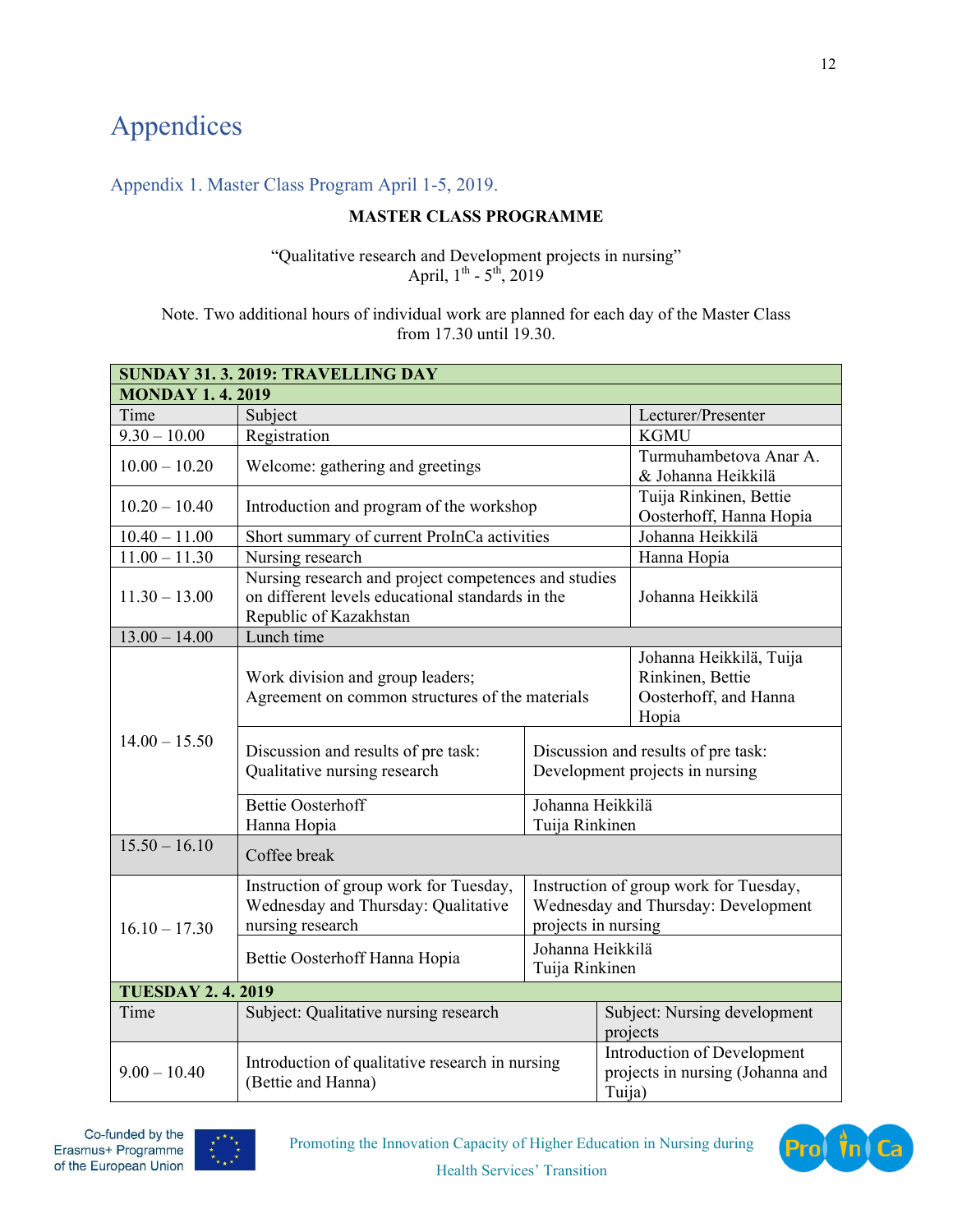| $10.40 - 11.00$           | Coffee break                                                                                                                                                                                                                                                                                                                                     |                                                                                                                                                             |  |
|---------------------------|--------------------------------------------------------------------------------------------------------------------------------------------------------------------------------------------------------------------------------------------------------------------------------------------------------------------------------------------------|-------------------------------------------------------------------------------------------------------------------------------------------------------------|--|
| $11.00 - 12.00$           | Group work:<br>1 Philosophical grounds of qualitative approaches<br>in nursing research (Bettie)<br>2 Data collection methods (Bettie)<br>3 Data analysis methods (Bettie)<br>4 Documentation of qualitative research report<br>(Hanna)<br>5 Trustworthiness of qualitative research (Hanna)<br>6 Research ethics in qualitative research(Hanna) | Group work:<br>1 Purpose, tasks, and objects of a<br>project in health care and in<br>nursing science (Tuija)<br>2 Design and methods of project<br>(Tuija) |  |
| $12.00 - 13.00$           | Work continues in the groups                                                                                                                                                                                                                                                                                                                     | Work continues in the groups                                                                                                                                |  |
| $13.00 - 14.00$           | Lunch time                                                                                                                                                                                                                                                                                                                                       |                                                                                                                                                             |  |
| $14.00 - 15.50$           | Work continues in the groups                                                                                                                                                                                                                                                                                                                     | Work continues in the groups                                                                                                                                |  |
| $15.50 - 16.10$           | Coffee break                                                                                                                                                                                                                                                                                                                                     |                                                                                                                                                             |  |
| $16.10 - 17.30$           | Checking the results of day's work and steps for<br>the next day (Bettie and Hanna)                                                                                                                                                                                                                                                              | Checking the results of day's<br>work and steps for the next day<br>(Johanna and Tuija)                                                                     |  |
| <b>WEDNESDAY 3.4.2019</b> |                                                                                                                                                                                                                                                                                                                                                  |                                                                                                                                                             |  |
| Time                      | Subject: Qualitative nursing research                                                                                                                                                                                                                                                                                                            | Subject: Nursing development<br>projects                                                                                                                    |  |
| $9.00 - 10.40$            | Work continues in the groups                                                                                                                                                                                                                                                                                                                     | 3 Structure of the scientific<br>project, description of the stages<br>of the scientific project (Tuija)<br>4 Data collection and analysis<br>(Johanna)     |  |
| $10.40 - 11.00$           | Coffee break                                                                                                                                                                                                                                                                                                                                     |                                                                                                                                                             |  |
| $11.00 - 13.00$           | Work continues in the groups                                                                                                                                                                                                                                                                                                                     | Work continues in the groups                                                                                                                                |  |
| $13.00 - 14.00$           | Lunch time                                                                                                                                                                                                                                                                                                                                       |                                                                                                                                                             |  |
| $14.00 - 15.50$           | Work continues in the groups                                                                                                                                                                                                                                                                                                                     | Work continues in the groups                                                                                                                                |  |
| $15.50 - 16.10$           | Coffee break                                                                                                                                                                                                                                                                                                                                     |                                                                                                                                                             |  |
| $16.10 - 17.30$           | Checking the results of two days' work and steps<br>for the next day (Bettie and Hanna)                                                                                                                                                                                                                                                          | Checking the results of two<br>days' work and steps for the next<br>day (Johanna and Tuija)                                                                 |  |
| <b>THURSDAY 4.4.2019</b>  |                                                                                                                                                                                                                                                                                                                                                  |                                                                                                                                                             |  |
| Time                      | Subject: Qualitative nursing research                                                                                                                                                                                                                                                                                                            | Subject: Nursing development<br>projects                                                                                                                    |  |
| $9.00 - 10.40$            | Work continues in the groups                                                                                                                                                                                                                                                                                                                     | 5 Ethical questions in projects in<br>nursing science (Johanna)<br>6 Project management (Tuija)                                                             |  |
| $10.40 - 11.00$           | Coffee break                                                                                                                                                                                                                                                                                                                                     |                                                                                                                                                             |  |
| $11.00 - 13.00$           | Work continues in the groups<br>Work continues in the groups                                                                                                                                                                                                                                                                                     |                                                                                                                                                             |  |
| $13.00 - 14.00$           | Lunch time                                                                                                                                                                                                                                                                                                                                       |                                                                                                                                                             |  |
| $14.00 - 15.50$           | Check-up: Presenting the results to others.<br>Feedback on the results. Work continues in the<br>groups.                                                                                                                                                                                                                                         | Work continues in the groups                                                                                                                                |  |
| $15.50 - 16.10$           | Coffee break                                                                                                                                                                                                                                                                                                                                     |                                                                                                                                                             |  |
| $16.10 - 17.30$           | Correcting the results based on feedback. Work<br>continues in the groups.                                                                                                                                                                                                                                                                       | Check-up: Presenting the results<br>to others. Feedback on the                                                                                              |  |



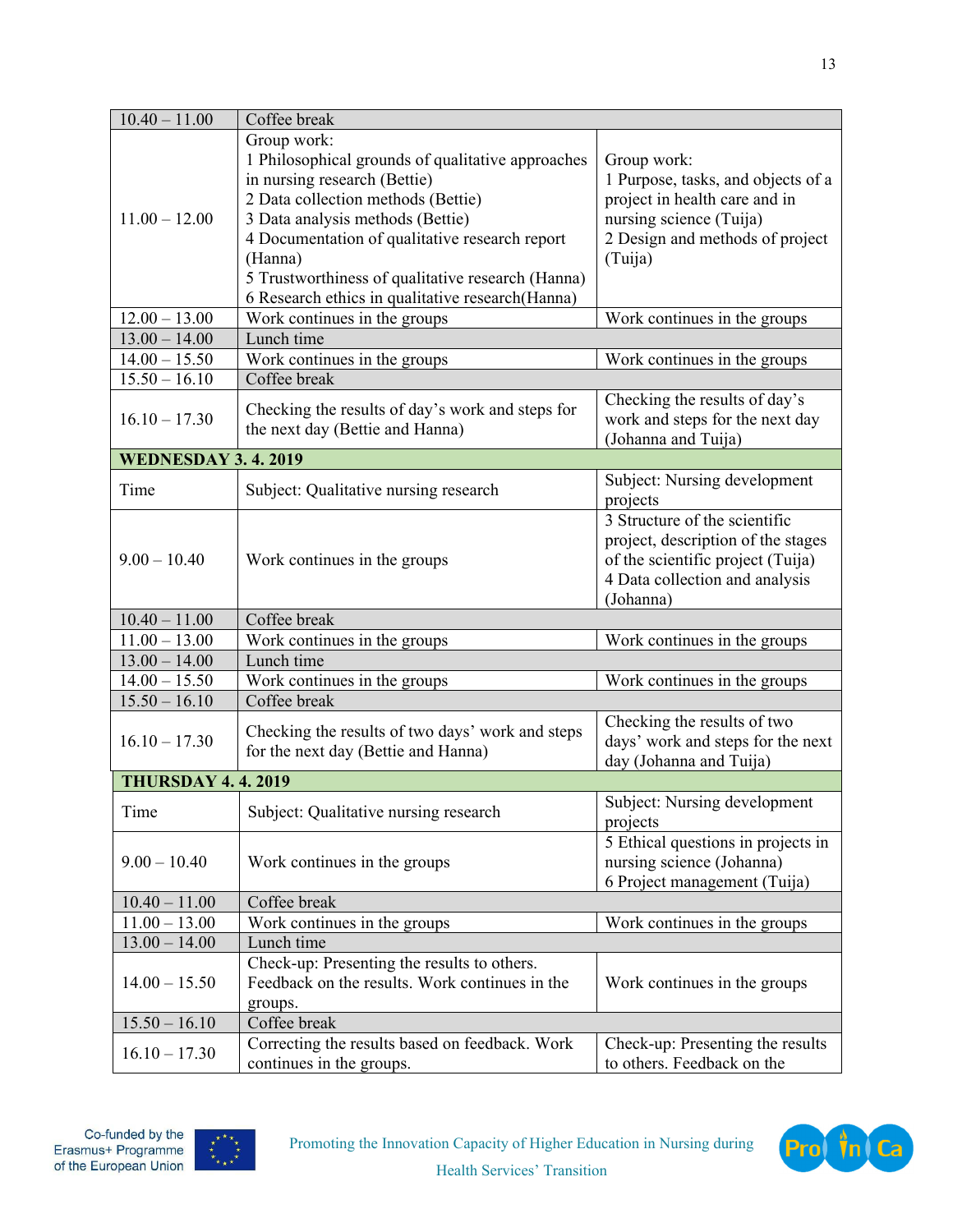|                        |                                                         |  | results. Work continues in the          |
|------------------------|---------------------------------------------------------|--|-----------------------------------------|
|                        |                                                         |  | groups.                                 |
| $17.30 - 20.00$        | Dinner                                                  |  |                                         |
| <b>FRIDAY 5.4.2019</b> |                                                         |  |                                         |
| Time                   | Subject: Qualitative nursing research                   |  | Subject: Nursing development projects   |
| $9.00 - 10.40$         | Presentation of the groups' results and                 |  | Correcting the results based on         |
|                        | giving feedback                                         |  | feedback. Work continues in the groups. |
| $10.40 - 11.00$        | Coffee break                                            |  |                                         |
| $11.00 - 12.40$        | Presentation of the groups' results and giving feedback |  |                                         |
| $12.40 - 13.00$        | Consensus for the study material for BA and MA courses  |  |                                         |
|                        | Suggestions for the CNE website and Moodle              |  |                                         |
| $13.00 - 14.00$        | Lunch time                                              |  |                                         |
| $14.00 - 15.40$        | Finalizing the study material for BA and MA courses.    |  |                                         |
|                        | Planning the pilots in October 2019                     |  |                                         |
| $15.40 - 16.00$        | Closure of the Master Class, Certificates               |  |                                         |



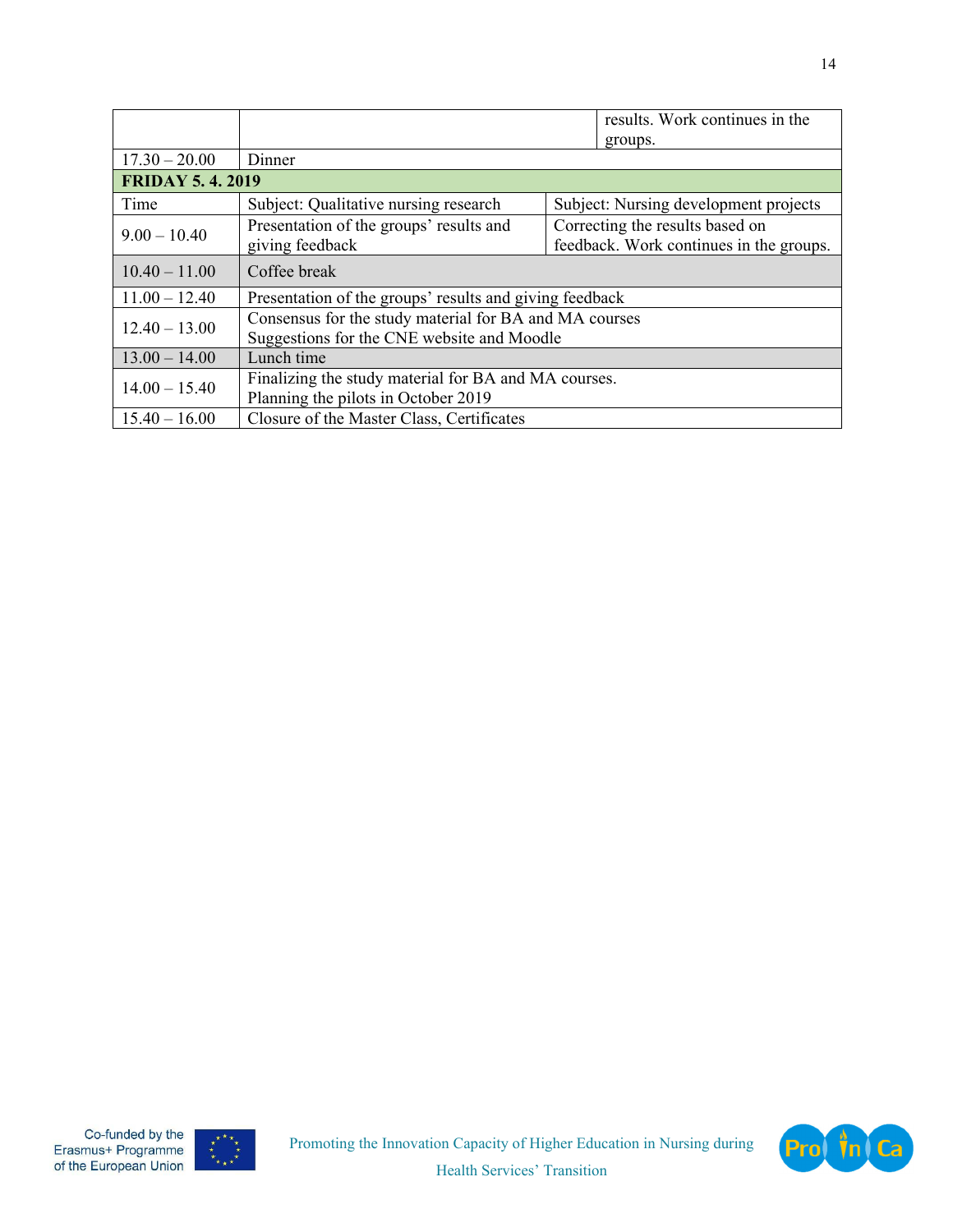### Appendix 2. Master Class Program October 7 -11, 2019

### **MASTER CLASS PROGRAMME**

"Qualitative research and Development projects in nursing" October 7 - 11, 2019

Note. Two additional hours of individual work are planned for each day of the Master Class from 17.30 until 19.30.

| <b>SUNDAY 6.9.2019: TRAVELLING DAY</b> |                                                                                                                                                                                                                                                                                                                                                         |                                                                                                                                                                 |  |  |
|----------------------------------------|---------------------------------------------------------------------------------------------------------------------------------------------------------------------------------------------------------------------------------------------------------------------------------------------------------------------------------------------------------|-----------------------------------------------------------------------------------------------------------------------------------------------------------------|--|--|
| <b>MONDAY 7.9.2019</b>                 |                                                                                                                                                                                                                                                                                                                                                         |                                                                                                                                                                 |  |  |
| Time                                   | Subject                                                                                                                                                                                                                                                                                                                                                 | Lecturer/Presenter                                                                                                                                              |  |  |
| $9.30 - 10.00$                         | Registration                                                                                                                                                                                                                                                                                                                                            | <b>KGMU</b>                                                                                                                                                     |  |  |
| $10.00 - 10.20$                        | Welcome: gathering and greetings                                                                                                                                                                                                                                                                                                                        | Turmuhambetova<br>$\&$<br>Anar<br>A.<br>Johanna Heikkilä                                                                                                        |  |  |
| $10.20 - 10.40$                        | Introduction and program of the workshop                                                                                                                                                                                                                                                                                                                | Hannele<br>Tiittanen,<br>Bettie<br>Oosterhoff, Hanna Hopia                                                                                                      |  |  |
| $10.40 - 11.00$                        | Short summary of current ProInCa activities                                                                                                                                                                                                                                                                                                             | Johanna Heikkilä                                                                                                                                                |  |  |
| $11.00 - 11.30$                        | Nursing research                                                                                                                                                                                                                                                                                                                                        | Hanna Hopia                                                                                                                                                     |  |  |
| $11.30 - 13.00$                        | Nursing research and project competences and<br>different levels<br>educational<br>studies<br>on<br>standards in the Republic of Kazakhstan                                                                                                                                                                                                             | Johanna Heikkilä                                                                                                                                                |  |  |
| $13.00 - 14.00$                        | Lunch time                                                                                                                                                                                                                                                                                                                                              |                                                                                                                                                                 |  |  |
|                                        | Piloting the materials for Qualitative Research                                                                                                                                                                                                                                                                                                         | Development projects in nursing                                                                                                                                 |  |  |
|                                        | Bettie Oosterhoff Hanna Hopia                                                                                                                                                                                                                                                                                                                           | Johanna Heikkilä Hannele Tiittanen                                                                                                                              |  |  |
| $15.50 - 16.10$                        | Coffee break                                                                                                                                                                                                                                                                                                                                            |                                                                                                                                                                 |  |  |
| $16.10 - 17.30$                        | Instruction of group work for Tuesday,<br>Instruction of group work for<br>Wednesday and Thursday: Qualitative nursing<br>Tuesday, Wednesday and Thursday:<br>Development projects in nursing<br>research                                                                                                                                               |                                                                                                                                                                 |  |  |
|                                        | Johanna Heikkilä Hannele Tiittanen<br>Bettie Oosterhoff Hanna Hopia                                                                                                                                                                                                                                                                                     |                                                                                                                                                                 |  |  |
| <b>TUESDAY 8.9. 2019</b>               |                                                                                                                                                                                                                                                                                                                                                         |                                                                                                                                                                 |  |  |
| Time                                   | Subject: Qualitative nursing research                                                                                                                                                                                                                                                                                                                   | Subject:<br>Nursing<br>development<br>projects                                                                                                                  |  |  |
| $9.00 - 10.40$                         | Introduction of qualitative research in nursing<br>(Bettie and Hanna)                                                                                                                                                                                                                                                                                   | Introduction of Development projects<br>in nursing (Johanna and Hannele)                                                                                        |  |  |
| $10.40 - 11.00$                        | Coffee break                                                                                                                                                                                                                                                                                                                                            |                                                                                                                                                                 |  |  |
| $11.00 - 12.00$                        | Group work:<br>1 Philosophical grounds of qualitative<br>approaches in nursing research (Bettie)<br>2 Data collection methods (Bettie)<br>3 Data analysis methods (Bettie)<br>4 Documentation of qualitative research<br>report (Hanna)<br>5 Trustworthiness of qualitative research<br>(Hanna)<br>6 Research ethics in qualitative research<br>(Hanna) | Group work:<br>1 Purpose, tasks, and objects of a<br>project in health care and in nursing<br>science (Hannele)<br>2 Design and methods of project<br>(Hannele) |  |  |



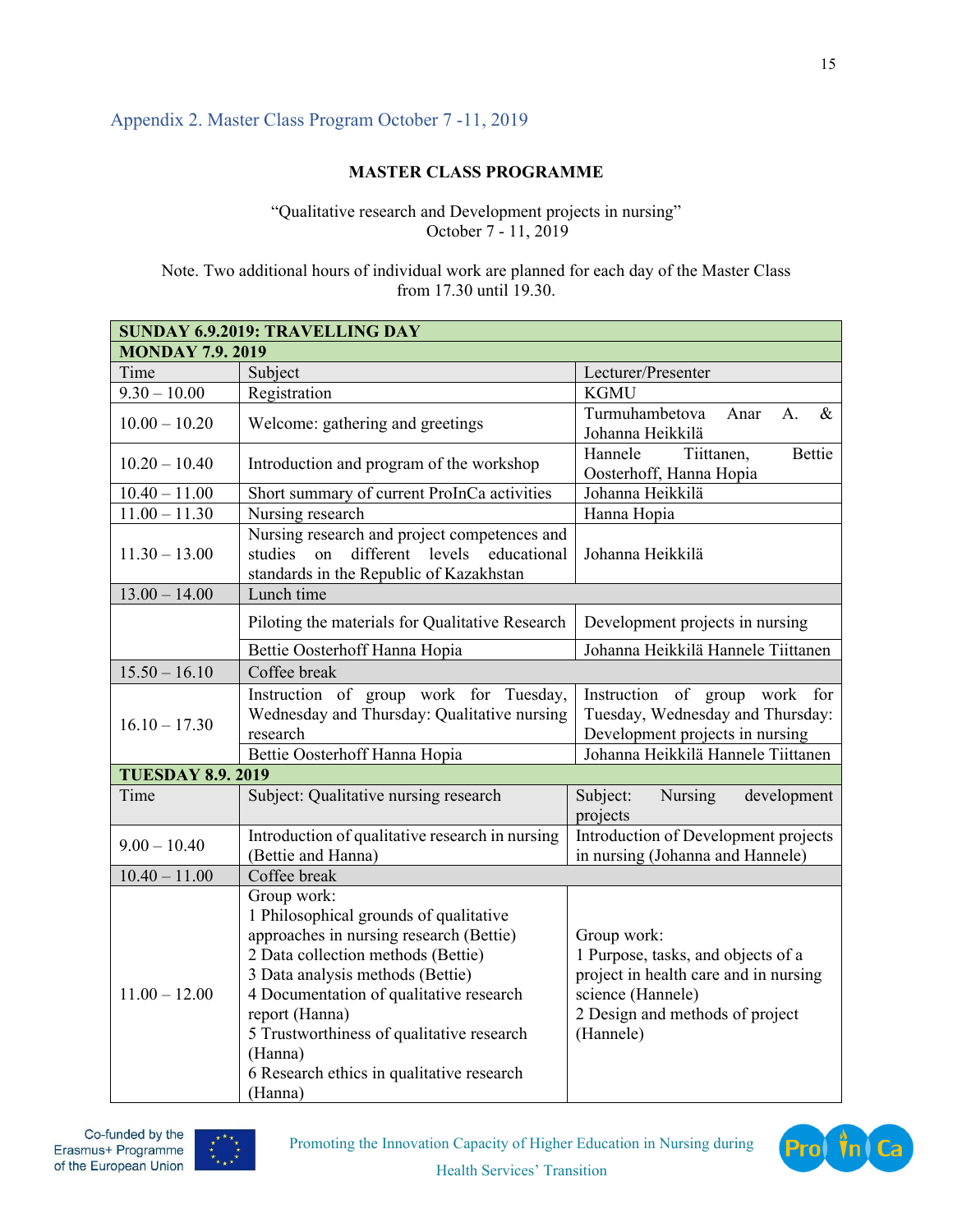| $12.00 - 13.00$           | Work continues in the groups<br>Work continues in the groups                                                                                                                           |                                                                                                                                                              |  |
|---------------------------|----------------------------------------------------------------------------------------------------------------------------------------------------------------------------------------|--------------------------------------------------------------------------------------------------------------------------------------------------------------|--|
| $13.00 - 14.00$           | Lunch time                                                                                                                                                                             |                                                                                                                                                              |  |
| $14.00 - 15.50$           | Work continues in the groups<br>Work continues in the groups                                                                                                                           |                                                                                                                                                              |  |
| $15.50 - 16.10$           | Coffee break                                                                                                                                                                           |                                                                                                                                                              |  |
| $16.10 - 17.30$           | Checking the results of day's work and steps<br>for the next day (Bettie and Hanna)                                                                                                    | Checking the results of day's work<br>and steps for the next day (Johanna<br>and Hannele)                                                                    |  |
| <b>WEDNESDAY 9.9.2019</b> |                                                                                                                                                                                        |                                                                                                                                                              |  |
| Time                      | Subject: Qualitative nursing research                                                                                                                                                  | Nursing<br>development<br>Subject:<br>projects                                                                                                               |  |
| $9.00 - 10.40$            | Work continues in the groups                                                                                                                                                           | 3 Structure of the scientific project,<br>description of the stages of the<br>scientific project<br>(Hannele)<br>4 Data collection and analysis<br>(Hannele) |  |
| $10.40 - 11.00$           | Coffee break                                                                                                                                                                           |                                                                                                                                                              |  |
| $11.00 - 13.00$           | Work continues in the groups                                                                                                                                                           | Work continues in the groups                                                                                                                                 |  |
| $13.00 - 14.00$           | Lunch time                                                                                                                                                                             |                                                                                                                                                              |  |
| $14.00 - 15.50$           | Work continues in the groups                                                                                                                                                           | Work continues in the groups                                                                                                                                 |  |
| $15.50 - 16.10$           | Coffee break                                                                                                                                                                           |                                                                                                                                                              |  |
| $16.10 - 17.30$           | Checking the results of two days' work and<br>steps for the next day (Bettie and Hanna)                                                                                                | Checking the results of two days'<br>work and steps for the next day<br>(Johanna and Hannele)                                                                |  |
| <b>THURSDAY 10.9.2019</b> |                                                                                                                                                                                        |                                                                                                                                                              |  |
| Time                      | Subject: Qualitative nursing research                                                                                                                                                  | Subject:<br>Nursing<br>development<br>projects                                                                                                               |  |
| $9.00 - 10.40$            | Work continues in the groups                                                                                                                                                           | 5 Ethical questions in projects in<br>science<br>(Johanna)<br>nursing<br>6 Project management (Hannele)                                                      |  |
| $10.40 - 11.00$           | Coffee break                                                                                                                                                                           |                                                                                                                                                              |  |
| $11.00 - 13.00$           | Work continues in the groups<br>Work continues in the groups                                                                                                                           |                                                                                                                                                              |  |
| $13.00 - 14.00$           | Lunch time                                                                                                                                                                             |                                                                                                                                                              |  |
| $14.00 - 15.50$           | Check-up: Presenting the results to others.<br>Feedback on the results. Work continues in<br>Work continues in the groups<br>the groups.                                               |                                                                                                                                                              |  |
| $15.50 - 16.10$           | Coffee break                                                                                                                                                                           |                                                                                                                                                              |  |
| $16.10 - 17.30$           | Check-up: Presenting the results to<br>Correcting the results based on feedback.<br>others. Feedback on the results. Work<br>Work continues in the groups.<br>continues in the groups. |                                                                                                                                                              |  |
| $17.30 - 20.00$           | Dinner                                                                                                                                                                                 |                                                                                                                                                              |  |
|                           | <b>FRIDAY 11.9. 2019</b>                                                                                                                                                               |                                                                                                                                                              |  |
| Time                      | Subject: Qualitative nursing research<br>Subject: Nursing development projects                                                                                                         |                                                                                                                                                              |  |
| $9.00 - 10.40$            | Presentation of the groups' results and<br>Correcting the results based on feedback.<br>Work continues in the groups.<br>giving feedback                                               |                                                                                                                                                              |  |
| $10.40 - 11.00$           | Coffee break                                                                                                                                                                           |                                                                                                                                                              |  |
| $11.00 - 12.40$           | Presentation of the groups' results and giving feedback                                                                                                                                |                                                                                                                                                              |  |
| $12.40 - 13.00$           | Consensus for the study material for BA and MA courses<br>Suggestions for the CNE website and Moodle                                                                                   |                                                                                                                                                              |  |



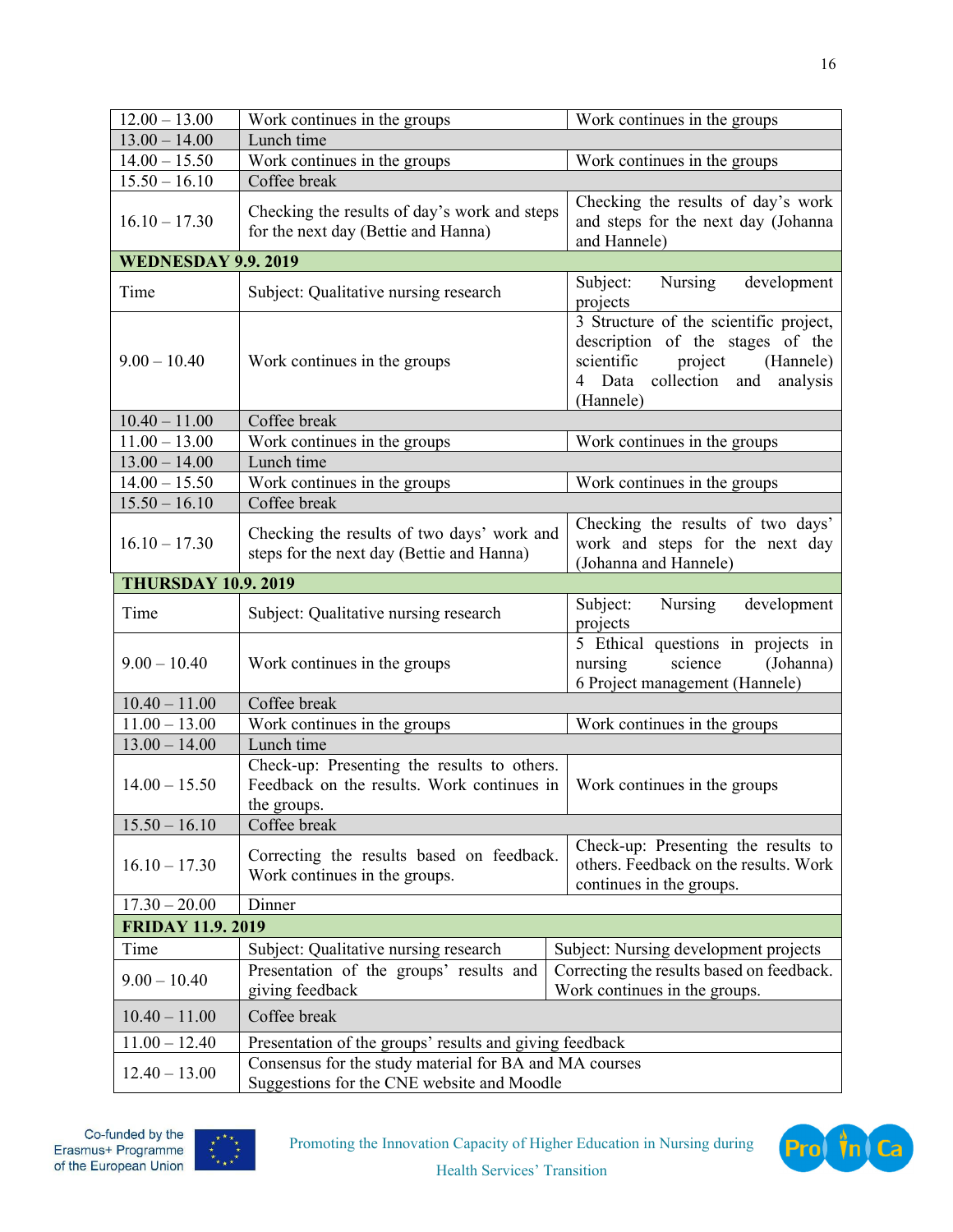| $13.00 - 14.00$ | Lunch time                                                                                  |
|-----------------|---------------------------------------------------------------------------------------------|
| $14.00 - 15.40$ | Finalizing the study material for BA and MA courses.<br>Planning the pilots in October 2019 |
| $15.40 - 16.00$ | Closure of the Master Class, Certificates                                                   |



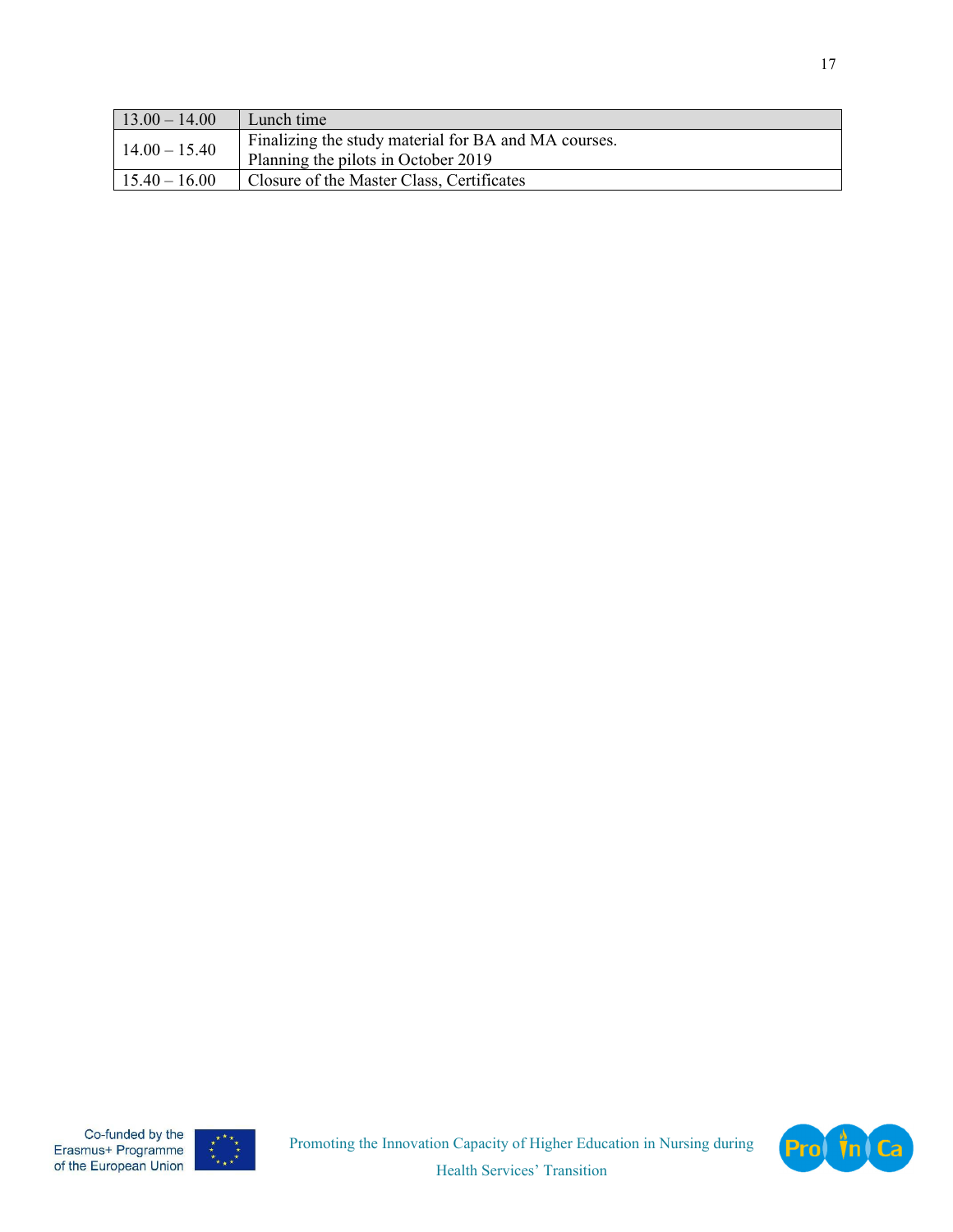## **ProInCa The quality assurance of the learning/training materials European partner External evaluation 1.**

*Name and title of the evaluator: Dr Susanna Tella Organization: Saimaa University of Applied Sciences Evaluation done (date): 17.12.2019\_Update 7.2.2020* 

In ProInCa project, the work packages have produced different kind of learning materials to the Moodle environment. Learning materials include lecture materials (Powerpoint presentations), exercises, assignments, additional reading materials and videos that support learning and can be used in contact classroom teaching. Exercises and assignments are materials that are used in practice teaching as well as in students' independent work.

**Your task is to assess and give written feedback about all the learning materials. Write your comments of the learning materials in terms of content, ease of use and justification. Pay attention to especially issues which needs improvement. In addition, we ask you to give your feedback of Moodle environment and the instructions concerning the use of Moodle.** 

**CONTENT** (Good learning material is for example current, relevant, and accurate, it provides accurate nursing context to suit current and future work environment, provide clear examples, explanations and illustrations, objectives are clearly stated)**:** In my opinion, the ProInCa project has done systematic and careful work in creating the Nursing education material for facilitating understanding and embedding of the best practices in nursing and healthcare. The materials produced are clear, logical and understandable. In addition, the produced material is of high level scientific knowledge and valuable for enhancing learning from best practices on implementing evidence-based nursing in different contexts. The materials are based on relevant nursing and healthcare research and references are presented. This kind of development of nursing research, education and practice can be assumed to promote the national efficiency and quality of health care.

#### **Research and development projects in nursing (Masters)**

The learning materials of Research and development projects in nursing (Masters) seem logical, relevant and quite extensive. The learning outcomes and content are clearly described. On the other hand, it might be good to add research methods in the learning outcomes. Items of assessment are shortly described and seem a bit unclear to me. The materials are provided in Russia and in English, but some only in English for e.g. Assignment research plan. The course structure in Moodle is clear, but quite long. There are tables in the beginning of each module. I would recommend removing the references into a file, so that the tables and the whole course structure would be shorter. The objectives of the Purpose, task, objectives of project are quite clear. However, this "Get knowledge about Purpose, task, and objectives of project in the nursing research and development projects" is a bit hard to understand. Lectures, practices and individual assignments are relevant and clear. The objectives of the lectures of Design and methods of project are clearly stated. The materials are relevant and provide clear examples, and the explanations are accurate. The practices and individual assignments are relevant and logical. The objectives of the Structure of the science project and description of the stages of scientific projects are quite clear. The lecture materials are quite relevant and clear. Examples of qualitative and quantitative research plans could be provided. The practices and individual assignments are interesting and clear. The objectives of Data collection and analysis are





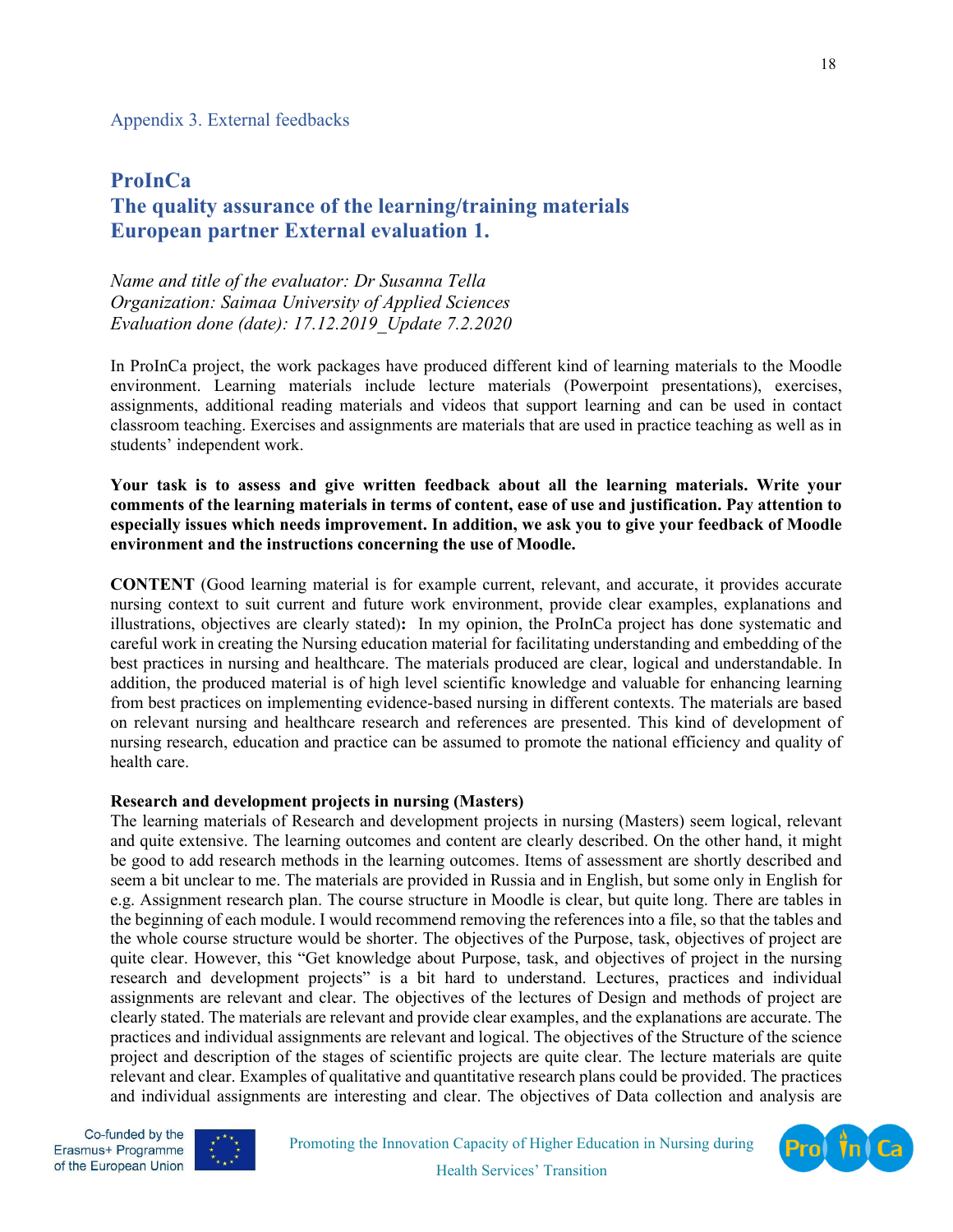clearly stated. The learning materials are relevant and accurate. Articles are provided in the materials file. One article "Using a practice development projects did not exist. Practices are briefly described. The objectives of Ethical questions in projects in nursing are clearly stated. The lecture materials, practices and examples are relevant and accurate. More description of data management and privacy policy (General data protection regulation) could be considered to add in the learning materials. The objectives of Project management are clear. The materials, lectures, practices and individual are relevant and suits well for learning about project management. Overall, the Moodle materials of Research and development projects in nursing (Masters) provide evidence based education materials. The materials suit well for research and development of current and future work environment.

**EASE OF USE** (Good learning material is for example understandable, attractive, appropriate for the level of the target group, adaptive for different target groups)**:** The EBN educational material is quite extensive, requiring careful orientating from the users. It might help the implementation, if there was a short summary about the Powerpoint materials. I would recommend to clarify the structure of the Powerpoint presentations for example including content page for each material and sharing the contents in smaller ensembles and vizualising for example with colours. Also it might help the users of the educational materials, if some of the powerpoint presentations were shorter. This might help to adapt the material for education and practice.

**JUSTIFICATION** (Good learning material informs for example the author of the material, references used, and updates): In the learning material there are names of the authors, citations can be found in the slides and reference list from the last page. I didn't notice if there were any updates yet done. I understood that the materials are quite new, so maybe there were no need for updates so far.

#### **MOODLE ENVIRONMENT:**

The Moodle environment that I have access to, is quite different from the Moodle I am using in my work. I am not sure, if the application is not running correctly to me. Navigating in the Moodle is a bit difficult. Maybe because of the There are English and Russian versions in the environment. Also the logic is a bit difficult to understand.

## **ProInCa The quality assurance of the learning/training materials Kazakhstani partner External evaluation 2.**

WP 2.3 learning materials (Nursing research): assessed by Alekesheva Rosa Kenesovna The teaching materials on nursing research created by the ProInCa project contain two courses: 1) Research and development projects in nursing (Masters), 2) Methodology and Methods of Scientific Research in Nursing (Masters).

Each course contains 6 blocks, which include lectures, practical exercises and individual tasks. In content, both courses are understandable, relevant. Using examples in lectures helps to understand the topic being explained. In each lecture, goals and objectives are clearly defined. The tables and figures attached to the lectures are appropriate, but in some tables the English text is not translated into Russian. For example: in lecture No. 5 "Data Analysis", on slide 8 an example is presented in the form of a picture, which is only in English. Developers should review lectures and check out such small translation problems. The training materials are convenient to use, they have instructions when entering the Moodle environment, which describes the goals, the number of hours of classes, and also provides links to information. Unfortunately, this instruction is only in English, and it would be more convenient if, when switching from the English language of the page in Moodle to Russian, this instruction table was automatically translated.



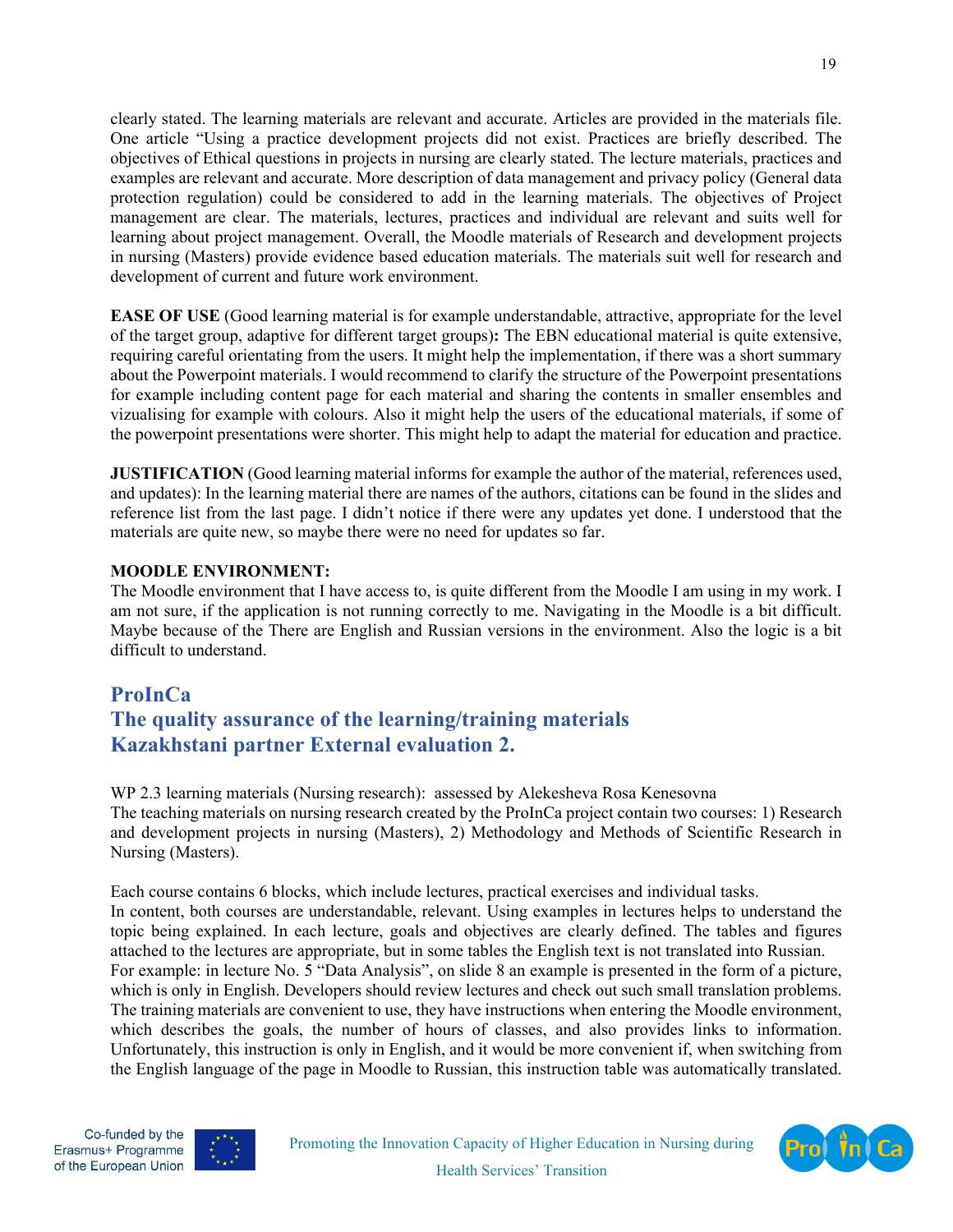References and literature presented in the lectures are relevant, the depth of the search are made according the requirements for the master's level in Kazakhstan.

#### Moodle environment:

The materials of the two courses are presented in slightly different structures. Methodology and Methods of Scientific Research in Nursing are represented by one archive inside in folders.

"Research and Development projects in nursing" are presented in the structure of individual folders, such as: "Topic", "Instruction table", "Training materials". The second option is more convenient to use.



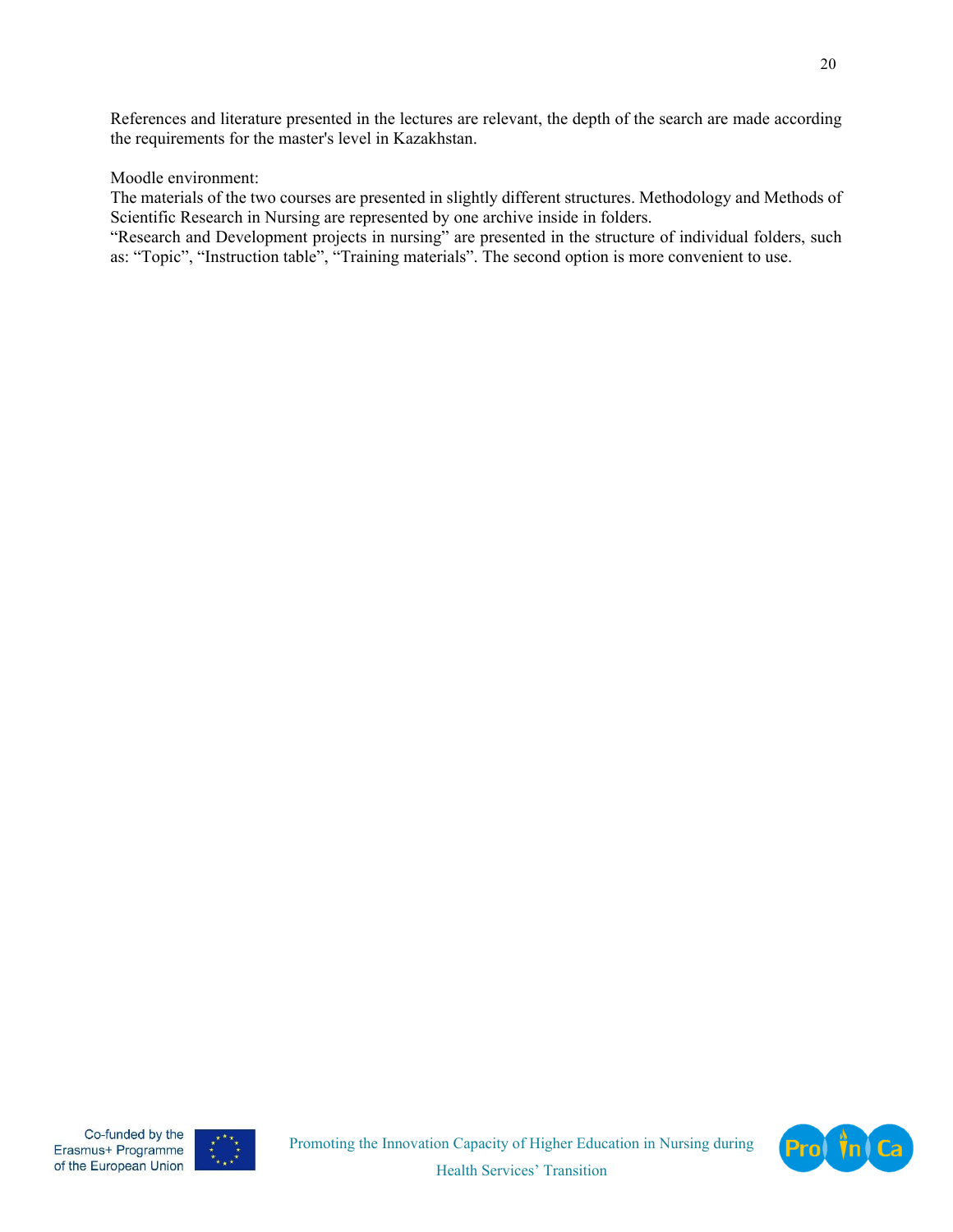Appendix 4. Implementation plan for course Research and development projects in nursing (Masters)

# **Purpose, task, and objects of a project in health care and nursing science**

| <b>Theory part (Lecture)</b>                | Purpose, task, objectives of project                                                                                    | <b>Nursing Research: Identifying</b><br><b>Problems and Goals</b>                                                                   |
|---------------------------------------------|-------------------------------------------------------------------------------------------------------------------------|-------------------------------------------------------------------------------------------------------------------------------------|
| Objective                                   | Get knowledge about Purpose, task,<br>and objectives of project in the<br>nursing research and development<br>projects. | To be familiar with the Nursing<br>Research: Identifying Problems and<br>Goals in the nursing research and<br>development projects. |
| Duration                                    | 2 hours                                                                                                                 | $2$ hours                                                                                                                           |
| Suggested teaching method (Lecture<br>type) | Formal                                                                                                                  | Formal                                                                                                                              |

| <b>Practical part</b>     | The purpose, task and objects of the project in the field of healthcare<br>and nursing           |
|---------------------------|--------------------------------------------------------------------------------------------------|
| Duration                  |                                                                                                  |
| Suggested teaching method | Case study                                                                                       |
| Instructions              | Instruct the students prior to the presenting the case or hand the form<br>with following points |
|                           | <b>Read and examine the case thoroughly:</b> Take notes, highlight relevant                      |
|                           | facts, underline key problems.                                                                   |
|                           | <b>Focus your analysis</b>                                                                       |
|                           | Identify two to five key problems                                                                |
|                           | Why do they exist?                                                                               |
|                           | How do they impact the people involved in to research?                                           |
|                           | Who is responsible for them?                                                                     |
|                           | <b>Uncover possible solutions</b>                                                                |
|                           | Discuss and give the life examples or present the suggested solution                             |
|                           | Select the best solution                                                                         |
|                           | Consider strong supporting evidence, pros, and cons?                                             |

#### **Independent work:**

| Assignment                                                                 |                                                                               |
|----------------------------------------------------------------------------|-------------------------------------------------------------------------------|
| Parts<br>be covered<br>what<br>ാnment w<br>ი1<br>-should<br>assign<br>main | goals.<br>nroblems<br>Nursing.<br>1dentitying<br>:search<br>and<br>$r \infty$ |



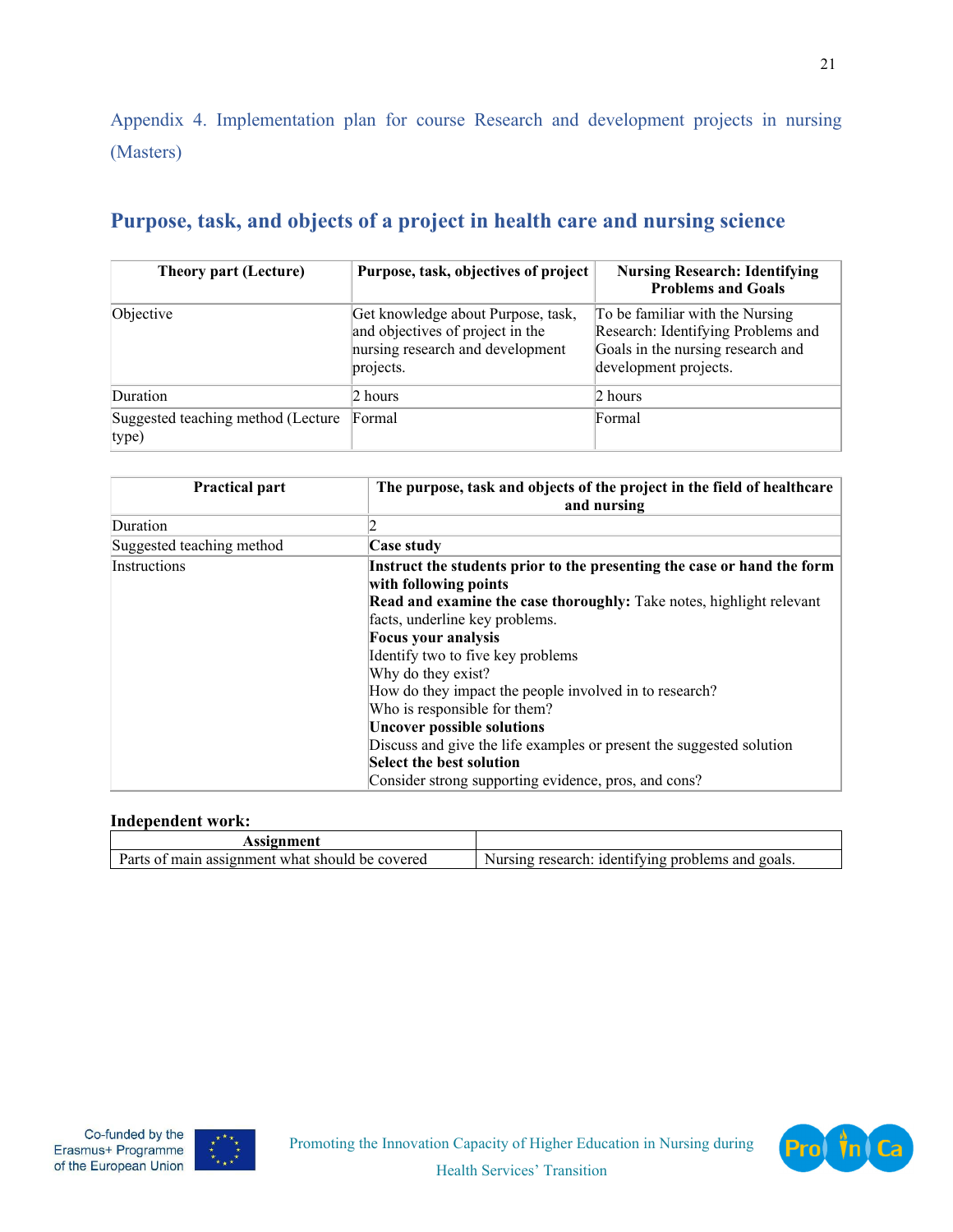# **Design and methods of project**

| Theory part<br>(Lecture)                                | <b>Qualitative research</b>                                                                                                                                                                                            | Quantitative<br>research                                                                                                                               | <b>Mixed methods</b><br>research                                                                                                     | <b>Project Design</b>                                                                                                                       |
|---------------------------------------------------------|------------------------------------------------------------------------------------------------------------------------------------------------------------------------------------------------------------------------|--------------------------------------------------------------------------------------------------------------------------------------------------------|--------------------------------------------------------------------------------------------------------------------------------------|---------------------------------------------------------------------------------------------------------------------------------------------|
| Objective                                               | To introduce students to<br>the definition of<br>Qualitative research.<br>To familiarize the<br>advantages and<br>disadvantages and<br>differences of qualitative Quantitative Research quantitative and<br>researches | To introduce students<br>to the definition of<br>Quantitave research.<br>To familiarize with<br>Quantitative Research To make a<br>Design and Types of | To familiarize<br>students with the<br>design of mixed<br>methods research.<br>difference between<br>qualitative research<br>methods | To introduce students to bases<br>of project design.<br>To make the choice and to be<br>able to distinguish the types of<br>project design. |
| Duration                                                | $2$ hours                                                                                                                                                                                                              | 2 hours                                                                                                                                                | 2 hours                                                                                                                              | 4 hours                                                                                                                                     |
| Suggested<br>teaching<br>method<br>$(L$ ecture type $)$ | Formal                                                                                                                                                                                                                 | Formal                                                                                                                                                 |                                                                                                                                      |                                                                                                                                             |

| <b>Practical part</b>     | Design and methods of research                       |
|---------------------------|------------------------------------------------------|
| Duration                  |                                                      |
| Suggested teaching method | TBL                                                  |
| Instructions              | Prepare a focus study research scenario for students |

#### **Independent work:**

| Assignment | Design and methods of research                                                                               |
|------------|--------------------------------------------------------------------------------------------------------------|
|            | Parts of main assignment what should be Design of Qualitative Research, Quantitative Research, Mixed methods |
| covered    | research, Project Design                                                                                     |

# **Structure of the science project**

| <b>Theory part (Lecture)</b> | <b>Structure of development</b>                            | Plan quantitative research     | Plan qualitative research     |
|------------------------------|------------------------------------------------------------|--------------------------------|-------------------------------|
|                              | project                                                    |                                |                               |
| Objective                    | To instill the skills of the                               | To familiarize students with   | The purpose of planning is to |
|                              | project structuring process:                               | the plan of quantitative       | identify the steps and ways   |
|                              | What exactly should the                                    | research. To instill skills in | to effectively collect data.  |
|                              | project result (characteristics                            | the preparation and            |                               |
|                              | of the project result) look like? development of the plan. |                                |                               |
|                              | What conditions should be                                  |                                |                               |
|                              | taken into account when                                    |                                |                               |
|                              | implementing the project                                   |                                |                               |
|                              | $($ requirements and limitations $)$ ? $ $                 |                                |                               |
| Duration                     | 3 hours                                                    | 3 hours                        | 3 hours                       |
| Suggested teaching           | Formal                                                     | Formal                         | Formal                        |
| method (Lecture type)        |                                                            |                                |                               |

| <b>Practical part</b> | Structure of development project, Plan quantitative and qualitative research |
|-----------------------|------------------------------------------------------------------------------|
| Duration              | $6$ hours                                                                    |



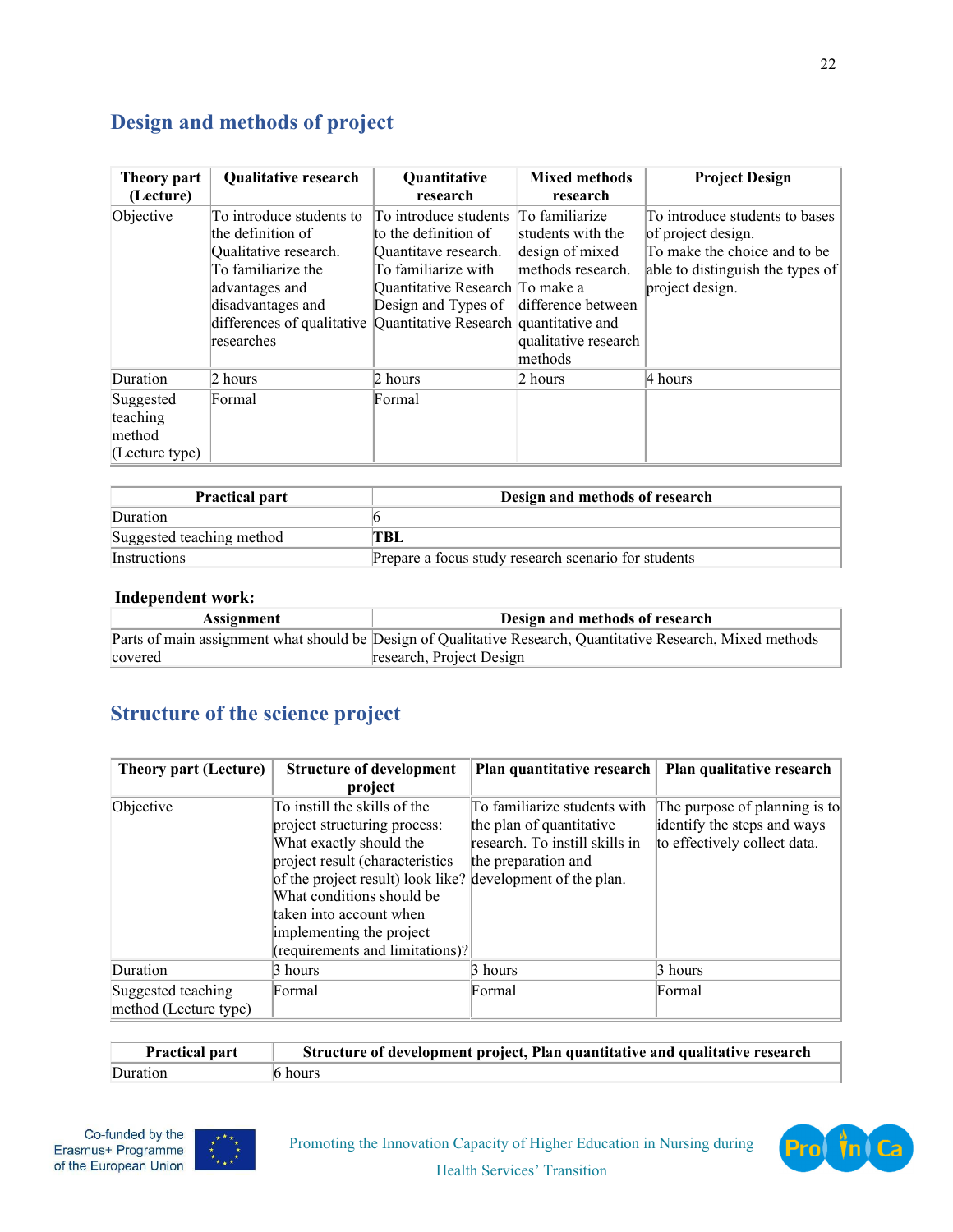| Suggested teaching<br>method | Personalized Learning                                                                                                                                                                                                                                 |
|------------------------------|-------------------------------------------------------------------------------------------------------------------------------------------------------------------------------------------------------------------------------------------------------|
| Instructions                 | <b>The teacher should</b> evaluate the student's plans for quantitative and qualitative research.<br>In order to consolidate the material highlighted in the lecture with examples.<br>To the third task to prepare a project for review by students. |

#### **Independent work:**

| Assignment | Structure of development project, Plan quantitative and qualitative                                       |  |
|------------|-----------------------------------------------------------------------------------------------------------|--|
|            | research                                                                                                  |  |
|            | Parts of main assignment what should be Concepts of the structure and description of development project, |  |
| covered    | quantitative and qualitative research plan                                                                |  |

## **Data collection and analysis**

| Theory part<br>(Lecture)                       | 1. Introductory lecture 2. Observation 3. Questionnaire<br>on surveys, data<br>collection and analysis                                                                                                               |                                                                                                                                                                             |                                                                                                                                                                                                                                                     | 4. Case study<br>Research                 | 5. Planning     |
|------------------------------------------------|----------------------------------------------------------------------------------------------------------------------------------------------------------------------------------------------------------------------|-----------------------------------------------------------------------------------------------------------------------------------------------------------------------------|-----------------------------------------------------------------------------------------------------------------------------------------------------------------------------------------------------------------------------------------------------|-------------------------------------------|-----------------|
| Objective                                      | Knows the structures<br>and types of research<br>and development<br>projects<br>Defines the design of a<br>nursing research or<br>development project<br>Plans and justifies data<br>collection and data<br>analysis | To be familiar<br>with the<br>Observation,<br>Observation in<br>nursing<br>Aims of<br>lobservation<br>research<br>Weaknesses and Steps and<br>strengthens of<br>observation | Know what is:<br>What is an<br>Questionnaire?<br>Weaknesses and<br>strengthens of<br>questionnaire<br>Types of<br>questionnaire<br>principles for<br>planning<br>questionnaire<br>Ethical issues of<br>questionnaire<br>Reliability and<br>Validity | Be able to develop Have research<br>cases | planning skills |
| Duration                                       | 2 hours                                                                                                                                                                                                              | 2 hours                                                                                                                                                                     | 2 hours                                                                                                                                                                                                                                             | 2 hours                                   | 2 hours         |
| Suggested<br>teaching method<br>(Lecture type) | Formal                                                                                                                                                                                                               | Formal                                                                                                                                                                      | Formal                                                                                                                                                                                                                                              | Formal                                    | Formal          |

| <b>Practical part</b>        | <b>Observation</b>                                                                                                                                                                                                                                             | Questionnaire                                                                                                                                                                                                                                                                       | Planning                                                                                                                                                                |
|------------------------------|----------------------------------------------------------------------------------------------------------------------------------------------------------------------------------------------------------------------------------------------------------------|-------------------------------------------------------------------------------------------------------------------------------------------------------------------------------------------------------------------------------------------------------------------------------------|-------------------------------------------------------------------------------------------------------------------------------------------------------------------------|
| Duration                     |                                                                                                                                                                                                                                                                |                                                                                                                                                                                                                                                                                     |                                                                                                                                                                         |
| Suggested<br>teaching method | TBL                                                                                                                                                                                                                                                            | TBL                                                                                                                                                                                                                                                                                 | TBL                                                                                                                                                                     |
| Instructions                 | The teacher should prepare<br>several studies using the<br>observation method (if<br>possible, nursing studies). In<br>order to reinforce the<br>material covered in the<br>lecture with examples.<br>Also pre-prepare places for<br>observation for students. | First you need to familiarize students<br>with the lecture, to give an<br>understanding of the differences in<br>questionnaires / questionnaires.<br>To familiarize students with the<br>following material in the literature<br>how to create a questionnaire /<br>questionnaires: | First you need to<br>familiarize students with<br>the lecture, give an<br>understanding of the<br>analysis<br>Give the necessary amount<br>of literature for self-study |





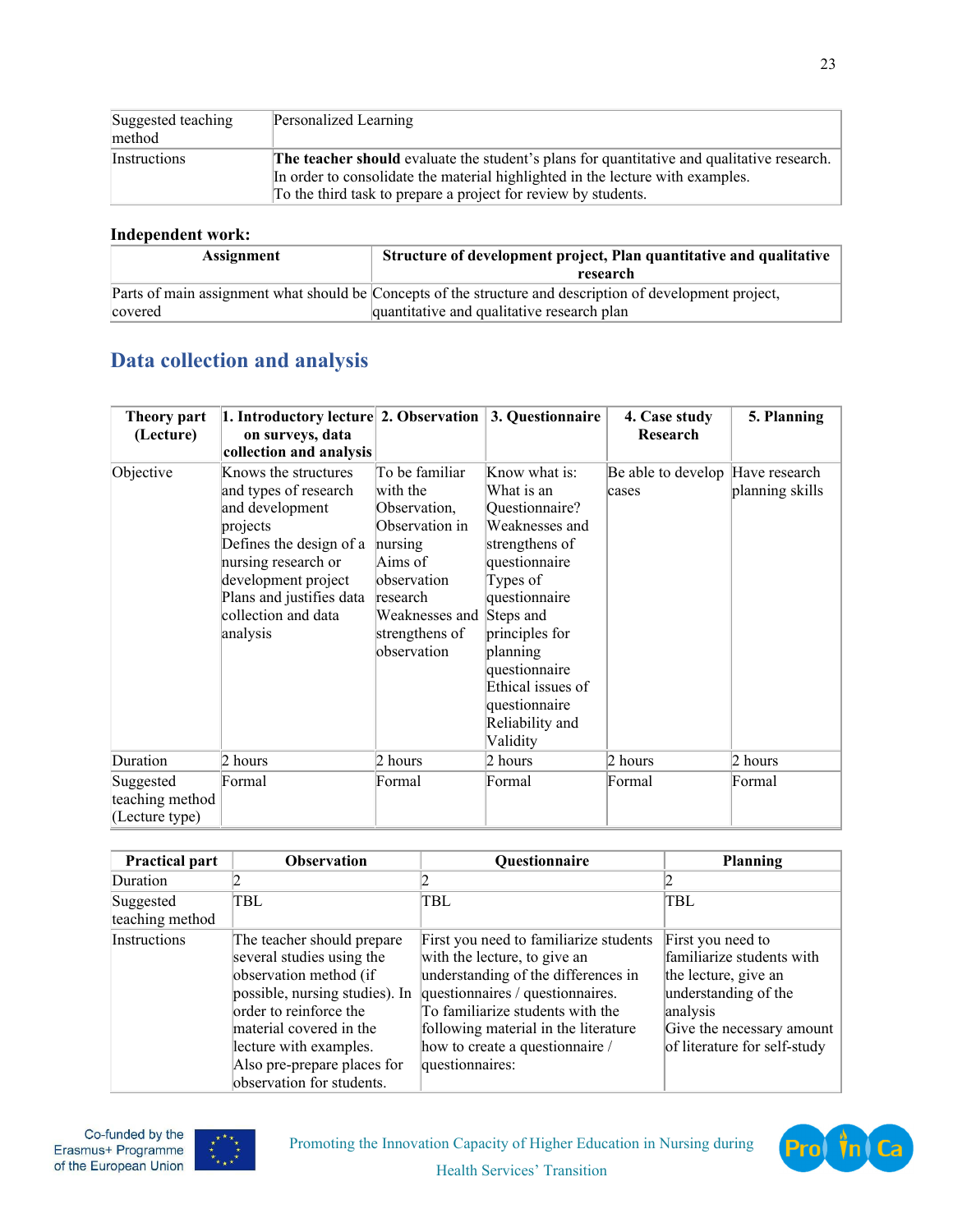| Assess the work of students in<br>compliance with the rules for the<br>creation of profiles / questionnaires:<br>• Steps and principles of planning a<br>questionnaire |  |
|------------------------------------------------------------------------------------------------------------------------------------------------------------------------|--|
| • Ethical Questionnaire<br>• Reliability and reliability                                                                                                               |  |

# **Ethical questions in projects in nursing**

| <b>Theory part (Lecture)</b>                | 1. Ethics in nursing research and<br>development projects                                                   | 2. Ethical committee    |
|---------------------------------------------|-------------------------------------------------------------------------------------------------------------|-------------------------|
| Objective                                   | To be familiar with the ethical<br>principals in the nursing research and requirements of ethical committee | To gain knowledge about |
|                                             | development projects.                                                                                       |                         |
| Duration                                    | 2 hours                                                                                                     | 2 hours                 |
| Suggested teaching method (Lecture<br>type) | Formal                                                                                                      | Formal                  |

| <b>Practical part</b>     | Ethics in nursing research and development projects                                                                                                                           |
|---------------------------|-------------------------------------------------------------------------------------------------------------------------------------------------------------------------------|
| Duration                  |                                                                                                                                                                               |
| Suggested teaching method | Case study                                                                                                                                                                    |
| <b>Instructions</b>       | Instruct the students prior to the presenting the case or hand the form<br>with following points                                                                              |
|                           | <b>Read and examine the case thoroughly:</b> Take notes, highlight relevant<br>facts, underline key problems<br><b>Focus your analysis:</b> Identify two to five key problems |
|                           | Why do they exist?<br>How do they impact the people involved in to research?                                                                                                  |
|                           | Who is responsible for them?<br><b>Uncover possible solutions:</b> Discuss and give the life examples or present                                                              |
|                           | the suggested solution                                                                                                                                                        |
|                           | Select the best solution: Consider strong supporting evidence, pros, and<br>$\cos$ ?                                                                                          |

#### **Independent work:**

| <b>Assignment</b>                    |                                 |
|--------------------------------------|---------------------------------|
| Parts of main assignment what should | Gender, age, ethnicity          |
| be covered                           | Vulnerable groups               |
|                                      | Data saving and confidentiality |
|                                      | Risk level                      |
|                                      | Potential risk                  |
|                                      | Protection                      |
|                                      | Benefits                        |
|                                      | <b>Alternatives</b>             |
|                                      | Recruiting methods              |
|                                      | Informed consent                |



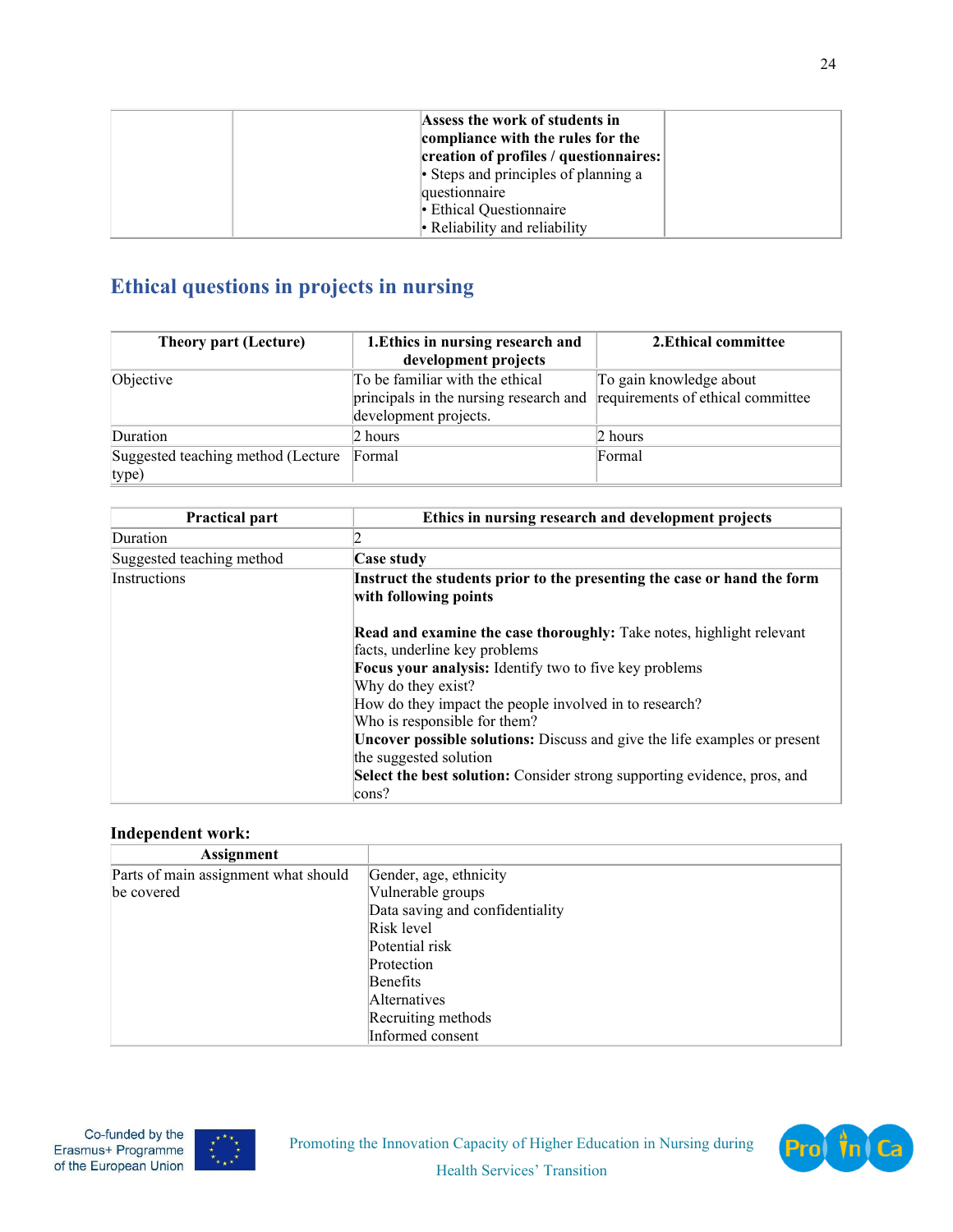# **Project Management**

| Theory part<br>(Lecture)                         | 1. Project management<br>1 part                                                          | 2. Project management<br>2 part                                                            |
|--------------------------------------------------|------------------------------------------------------------------------------------------|--------------------------------------------------------------------------------------------|
| Objective                                        | The purpose of the lecture: To give an understanding of<br>"what is project management". | The purpose of the lecture: To<br>familiarize with the processes of<br>project management. |
| Duration                                         | 2 hours                                                                                  | 4 hours                                                                                    |
| Suggested<br>teaching<br>method(Lecture<br>type) | Formal                                                                                   | Formal                                                                                     |

| <b>Practical part</b>     | <b>Project management</b>                                    |
|---------------------------|--------------------------------------------------------------|
| Duration                  | $6$ hours                                                    |
| Suggested teaching method | <b>Personalized Learning</b>                                 |
| <i>Instructions</i>       | Prepare a Gantt chart template for presentation to students. |
|                           | Evaluate student scheduling, give feedback on this work.     |

#### **Independent work:**

| Assignment | <b>Project management</b>                                                                             |
|------------|-------------------------------------------------------------------------------------------------------|
|            | Parts of main assignment what should be covered What is a project management plan, how to draw it up. |

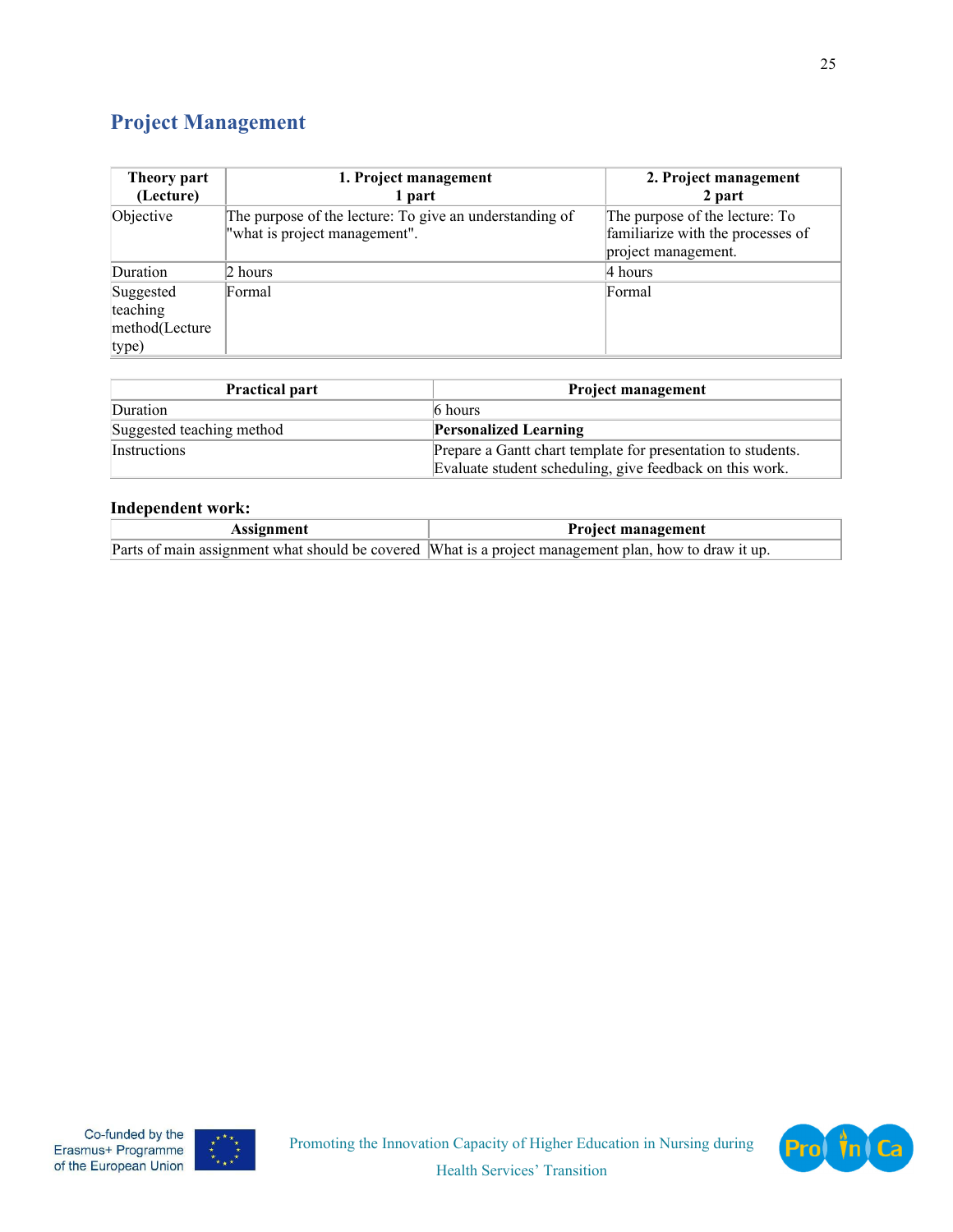| <b>Course Unit Title</b>               | <b>6 RESEARCH AND DEVELOPMENT PROJECTS IN NURSING</b>                                                                                                                             |  |
|----------------------------------------|-----------------------------------------------------------------------------------------------------------------------------------------------------------------------------------|--|
| <b>Course Unit Code</b>                |                                                                                                                                                                                   |  |
| Target group/Level of                  | Master degree                                                                                                                                                                     |  |
| <b>Course Unit</b>                     | Semester 2                                                                                                                                                                        |  |
| <b>ECTS</b><br><b>Number</b><br>of     | 5                                                                                                                                                                                 |  |
| <b>Credits</b>                         |                                                                                                                                                                                   |  |
|                                        | WHAT IS GOING TO BE LEARNED / STUDIED                                                                                                                                             |  |
| <b>Learning Outcomes</b>               | Master student:                                                                                                                                                                   |  |
|                                        | Knows the structures and the types of research and development projects PC 2.4,<br>$\blacksquare$<br>PC 4.3 (6.1)                                                                 |  |
|                                        | Determines the design of a research or development project in nursing PC 2.1<br>$\overline{\phantom{a}}$                                                                          |  |
|                                        | (6.2)                                                                                                                                                                             |  |
|                                        | Plans and justifies data collection and data analysis PC 2.1 (6.3)<br>Implements and manages research and development projects in health care                                     |  |
|                                        | organizations PC 2.1 (6.4)                                                                                                                                                        |  |
| Competences                            | GC 1, PC 2, PC 4                                                                                                                                                                  |  |
| <b>Course Contents</b>                 | Purpose, tasks, and objects of a project in health care and in nursing science<br>$\qquad \qquad -$                                                                               |  |
|                                        | Design and methods of project<br>$\overline{\phantom{0}}$                                                                                                                         |  |
|                                        | Structure of the scientific project, description of the stages of the scientific project.<br>$\overline{\phantom{m}}$<br>Data collection and analysis<br>$\overline{\phantom{0}}$ |  |
|                                        | Ethical questions in projects in nursing science<br>$\overline{\phantom{0}}$                                                                                                      |  |
|                                        | Project management                                                                                                                                                                |  |
| <b>Course Material</b>                 | Aycock Beardsmore, C. 2013. How to Do Your Research Project: A Guide for Students                                                                                                 |  |
|                                        | Medicine<br>The<br>Health<br>Sciences.<br>Wiley-Blackwell.<br>and<br>in                                                                                                           |  |
|                                        | Методические рекомендации по подготовке протокола - Издательство «Медтран»,                                                                                                       |  |
|                                        | 2015<br>http://www.medtran.ru/rus/books/protomechanics rus/ch1 rus.htm<br>Г.                                                                                                      |  |
|                                        | (Methodological recommendations for the preparation of the protocol - Medtran                                                                                                     |  |
|                                        | 2015<br>Publishing<br>House,                                                                                                                                                      |  |
|                                        | http://www.medtran.ru/rus/books/protomechanics_eng/ch1_eng.htm)                                                                                                                   |  |
| Additional material /                  | 2014<br>Протокол<br>(образец).-<br>Пенза,<br>исследования<br>клинического<br>$\Gamma$ .                                                                                           |  |
| Recommended<br><b>Reading Material</b> | http://piuv.ru/media/fckeditor storage/Приложение4.pdf                                                                                                                            |  |
|                                        | (Protocol of clinical research (sample) .- Penza, 2014                                                                                                                            |  |
|                                        | Порядок представления документов для этической экспертизы клинического                                                                                                            |  |
|                                        | исследования.                                                                                                                                                                     |  |
|                                        | tgmu.ru/system/file storage/5557d4c074676d3de6961500/5586.rtf?143181945                                                                                                           |  |
|                                        | Procedure for submitting documents for ethical examination of clinical research.)                                                                                                 |  |
|                                        | Vabo G., Slettebø A. & Fossum M. 2016 Participants' perceptions of an intervention                                                                                                |  |
|                                        | implemented in an Action Research Nursing Documentation Project. Journal of Clinical                                                                                              |  |
|                                        | Nursing, 26, 983-993, doi: 10.1111/jocn.13389                                                                                                                                     |  |

### Appendix 5. Course description "Research and development projects in nursing" (Masters)



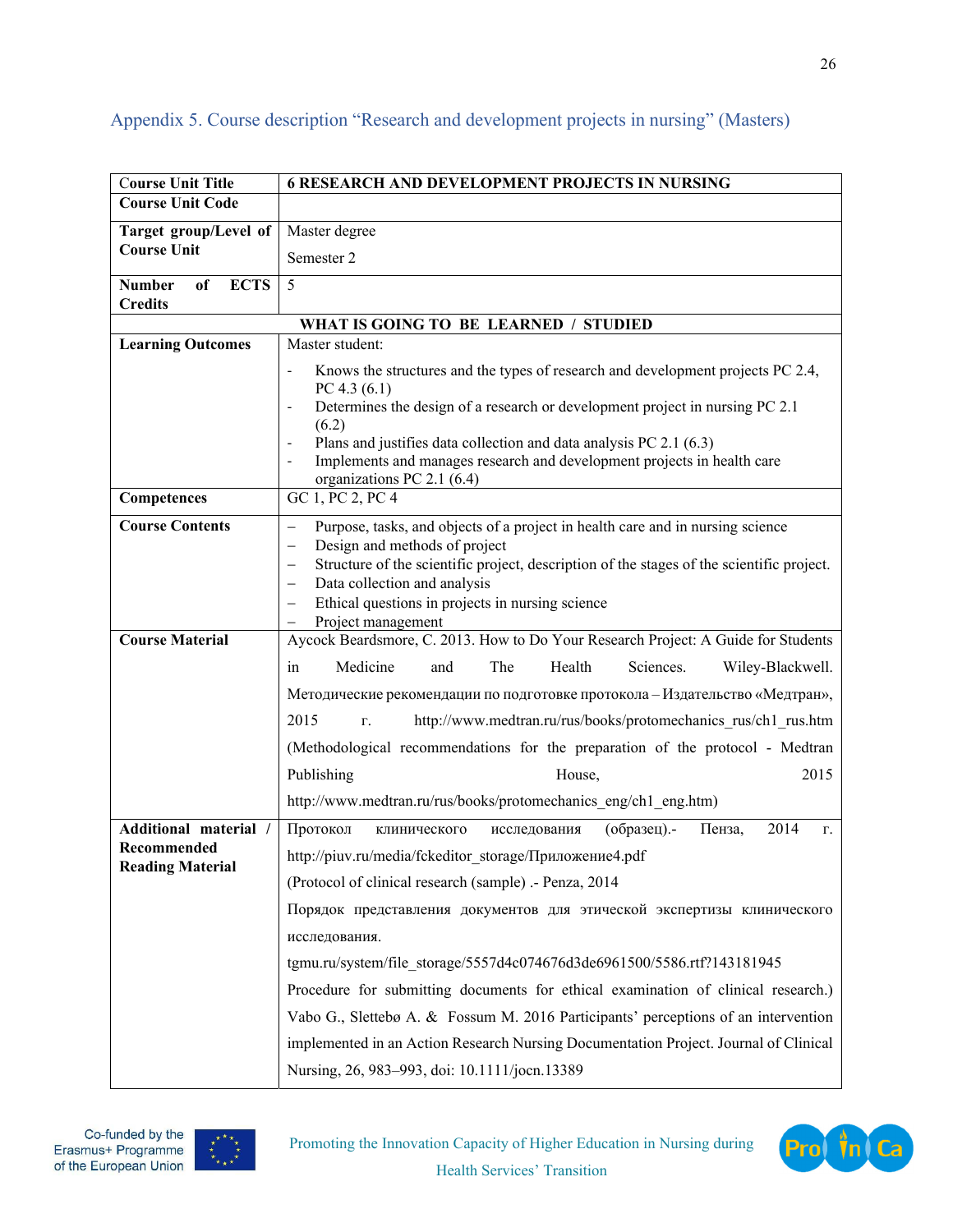| <b>Items of Assessment</b>          | Current control                                                                                                                                                                               |  |
|-------------------------------------|-----------------------------------------------------------------------------------------------------------------------------------------------------------------------------------------------|--|
|                                     | Mid-term control                                                                                                                                                                              |  |
|                                     | Final control                                                                                                                                                                                 |  |
| <b>Student Workload in</b>          | 150 hours, including:                                                                                                                                                                         |  |
| <b>Hours</b>                        | 50 hours of contact hours<br>$\overline{\phantom{0}}$<br>50 hours of independent work,<br>$\qquad \qquad -$<br>50 hours of work under the guidance of the teacher<br>$\overline{\phantom{0}}$ |  |
| <b>HOW LEARNING</b>                 |                                                                                                                                                                                               |  |
| WILL BE ASSESSED                    |                                                                                                                                                                                               |  |
| Methods and criteria for evaluation |                                                                                                                                                                                               |  |
|                                     | $F-A$ ; 0-4.0; 0-100                                                                                                                                                                          |  |



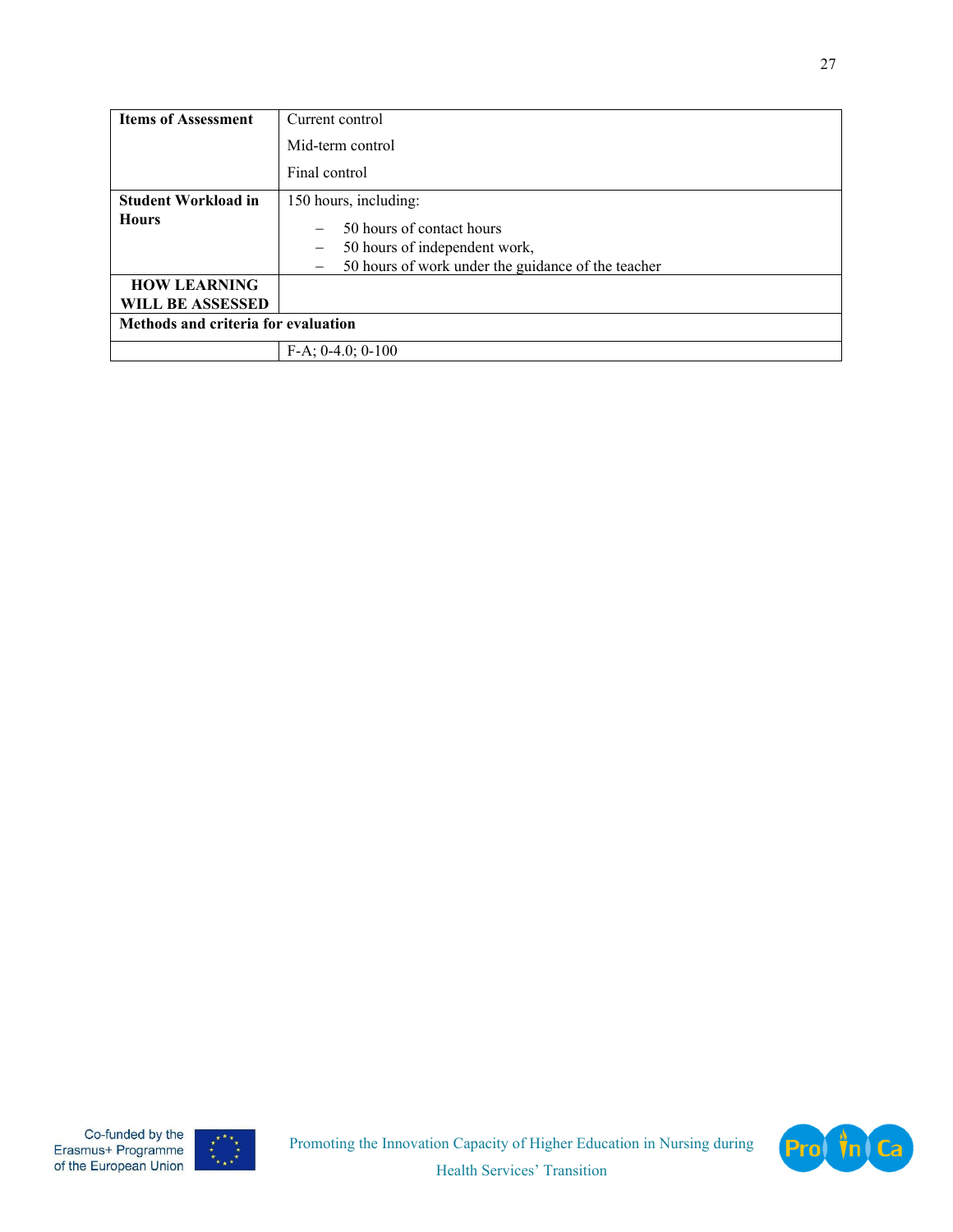## Appendix 6 Implementation plan for course Qualitative Research (Masters)

## **Qualitative research; Philosophical background**

| <b>Theory part (Lecture)</b> | 1. The philosophical foundations of qualitative approaches in nursing research                                |
|------------------------------|---------------------------------------------------------------------------------------------------------------|
| Objective                    | The aim of the lecture is explaining a paradigm of QR and showing differences between $2 \mid$                |
|                              | types of research                                                                                             |
| Duration                     | 2 hours                                                                                                       |
| Suggested teaching           | Formal                                                                                                        |
| method(Lecture type)         |                                                                                                               |
|                              | Additional materials for "Qualitative Research in Nursing and Healthcare" Immy Holloway and Kathleen Galvin,  |
|                              | teacher (listed literature) 4th edition, 2017, Wiley Blackwell. The Paradigm Debate: The plase of Qualitative |
|                              | Research, 2, 21-30                                                                                            |

| <b>Practical part</b>     | <b>Observation</b>                                                                                                                                  |
|---------------------------|-----------------------------------------------------------------------------------------------------------------------------------------------------|
| Duration                  |                                                                                                                                                     |
| Suggested teaching method | TBL                                                                                                                                                 |
| <i>Instructions</i>       | The aim of the practical exercises is to understand differences between 2<br>types researches and practice to create qualitative research questions |

#### **Independent work:**

| Assignment                           |                                                                           |
|--------------------------------------|---------------------------------------------------------------------------|
| Parts of main assignment what should | The aim of the assignment is applying the knowledge gained on the context |
| be covered                           | to understand the results of qualitative research                         |

## **Qualitative research; Data collection**

| Theory part<br>(Lecture)                                      | 1. Data collection methods                                                                                                                                                                                                                                                                                                                                                                                                                                                                                                                                                                                                                                                                                                                                                                     |
|---------------------------------------------------------------|------------------------------------------------------------------------------------------------------------------------------------------------------------------------------------------------------------------------------------------------------------------------------------------------------------------------------------------------------------------------------------------------------------------------------------------------------------------------------------------------------------------------------------------------------------------------------------------------------------------------------------------------------------------------------------------------------------------------------------------------------------------------------------------------|
| Objective                                                     | The aim of the lecture is to introduce the students to Methods of collecting information in<br>qualitative nursing researches and the features of these methods                                                                                                                                                                                                                                                                                                                                                                                                                                                                                                                                                                                                                                |
| Duration                                                      | 2 hours                                                                                                                                                                                                                                                                                                                                                                                                                                                                                                                                                                                                                                                                                                                                                                                        |
| Suggested<br>teaching<br>method(Lecture<br>type)              | Formal                                                                                                                                                                                                                                                                                                                                                                                                                                                                                                                                                                                                                                                                                                                                                                                         |
| Additional<br>materials for<br>teacher (listed<br>literature) | Barbara DiCicco-Bloom & Benjamin F Crabtree «The qualitative research interview» Blackwell<br>Publishing Ltd 2006. MEDICAL EDUCATION 2006; 40: 314-321<br>Patricia I. Fusch and Lawrence R. Ness «Are We There Yet? Data Saturation in Qualitative<br>Research» Walden University, Minneapolis, Minnesota, USA<br>The Qualitative Report 2015 Volume 20, Number 9, How To Article 1, 1408-1416<br>http://www.nova.edu/ssss/QR/QR20/9/fusch1.pdf<br>P. Gill, 1 K. Stewart, 2 E. Treasure 3 and B. Chadwick4 «Methods of data collection in qualitative<br>research: interviews and focus groups» BRITISH DENTAL JOURNAL VOLUME 204 NO. 6<br>MAR 22 2008<br>Gorbatov D.S. Workshop on psychological research / D.S. Hunchback. - Samara: Bahrah-M,<br>2003 / https://konspekta.net/lek-7380.html |



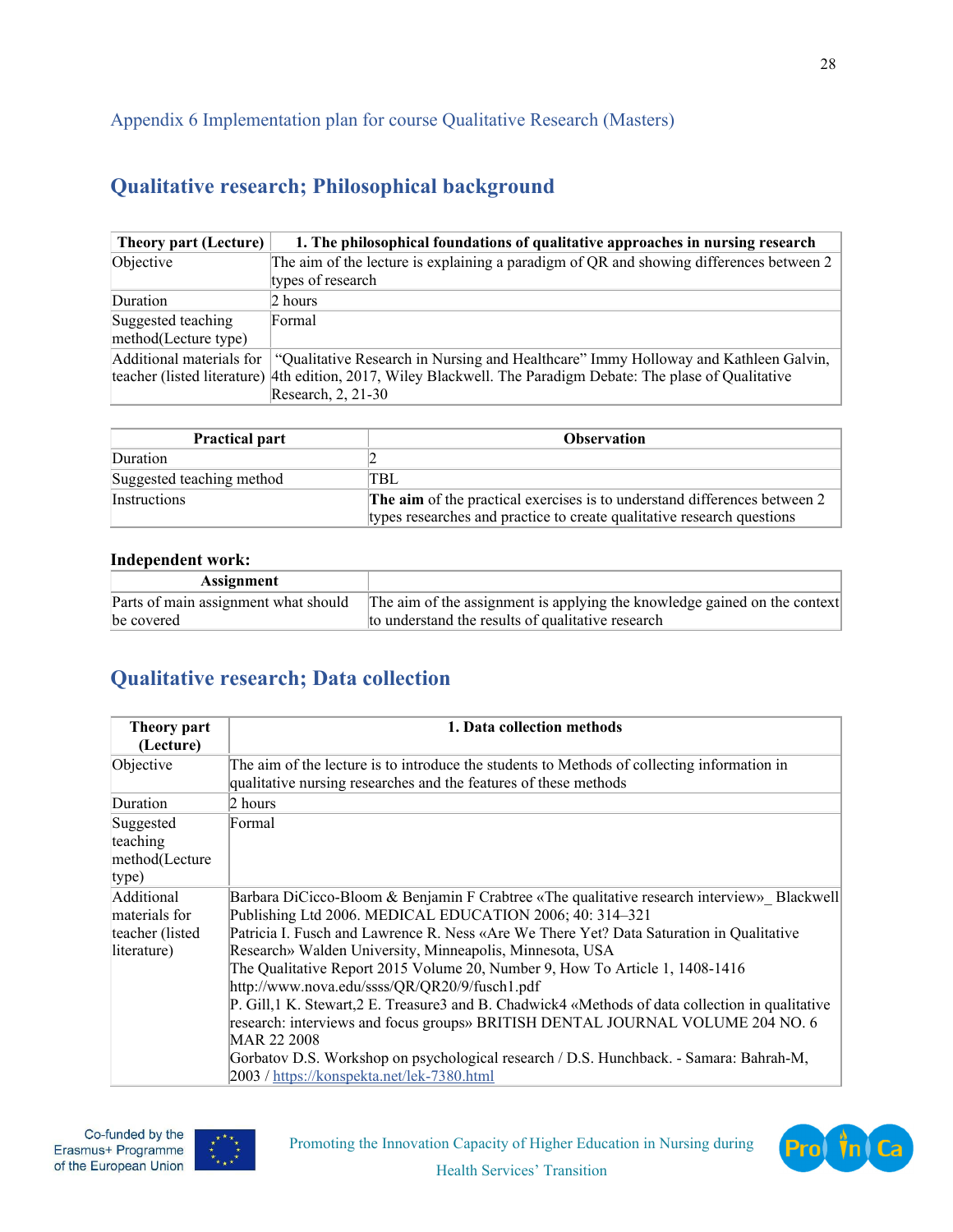| <b>Practical part</b>     | Data collection methods                                                                                                                                                                                                           |
|---------------------------|-----------------------------------------------------------------------------------------------------------------------------------------------------------------------------------------------------------------------------------|
| Duration                  |                                                                                                                                                                                                                                   |
| Suggested teaching method | TBL                                                                                                                                                                                                                               |
| Instructions              | The aim of the practical exercises is to develop skills of working with<br>methods for collecting data from qualitative nursing research.<br>Assess teamwork skills, scripting skills of various interviews and<br>understanding. |

#### **Independent work:**

| Assignment                           | Data collection methods                                             |
|--------------------------------------|---------------------------------------------------------------------|
| Parts of main assignment what should | The aim of the assignment is applying the knowledge of working with |
| be covered                           | methods for collecting data                                         |

# **Qualitative research; Data analyses**

| Theory part<br>(Lecture)                         | Data analyses                                                                                                                                                                                                                               |
|--------------------------------------------------|---------------------------------------------------------------------------------------------------------------------------------------------------------------------------------------------------------------------------------------------|
| Objective                                        | The aim of the lecture is explain paradigm of QR and show differences between 2 types of<br>lresearch                                                                                                                                       |
| Duration                                         | 2 hours                                                                                                                                                                                                                                     |
| Suggested<br>teaching<br>method(Lecture<br>type) | Formal                                                                                                                                                                                                                                      |
| Additional                                       | .Qualitative Research in nursing and Healthcare.- Fourth edition//Immy Hollowa and Kathleen                                                                                                                                                 |
| materials for                                    | Galvin.- Wiley Blackwell, Chapter 17, pages 287-301.                                                                                                                                                                                        |
| teacher (listed                                  | •Bryman A. Social Research Methods. N. Y.: Oxford University Press, 2004. P. 318-345.                                                                                                                                                       |
| literature)                                      | *Strauss A., Corbin J. Basics of Qualitative Research: Grounded Theory Procedures and<br>Techniques / Translated from English Vasilieva T. - M: Editorial URSS, 2001. - 256p.<br>http://social-orthodox.info/materials/5 3 strauskorbin.pdf |
|                                                  | •Empirical political science analysis: research methods in political science. - M.: The World,<br>1997.                                                                                                                                     |
|                                                  | •Alan., Bryman (2011). Business research methods. Bell, Emma, 1968- (3rd ed.). Cambridge:<br>Oxford University Press. ISBN 9780199583409. OCLC 746155102                                                                                    |
|                                                  | •Krippendorff, Klaus (2004). Content Analysis: An Introduction to Its Methodology (2nd ed.).<br>Thousand Oaks, CA: Sage. p. 413.                                                                                                            |
|                                                  | Guest, Greg; MacQueen, Kathleen; Namey, Emily (2012). Applied thematic analysis. Thousand<br>Oaks, California: SAGE Publications. p. 11.                                                                                                    |
|                                                  | •Braun, Virginia; Clarke, Victoria (2019). "Thematic analysis". Handbook of Research Methods<br>in Health Social Sciences. Hoboken, New Jersey: Springer: 843-860.                                                                          |
|                                                  | •Developing and Using a Codebook for the Analysis of Interview Data: An Example from a<br>Professional Development Research Project/ Article (PDF Available) in Field Methods May<br>$ 2011/723(2):136-155$                                 |

| <b>Practical part</b>     | Data analyses     |
|---------------------------|-------------------|
| Duration                  |                   |
| Suggested teaching method | TBL, individually |



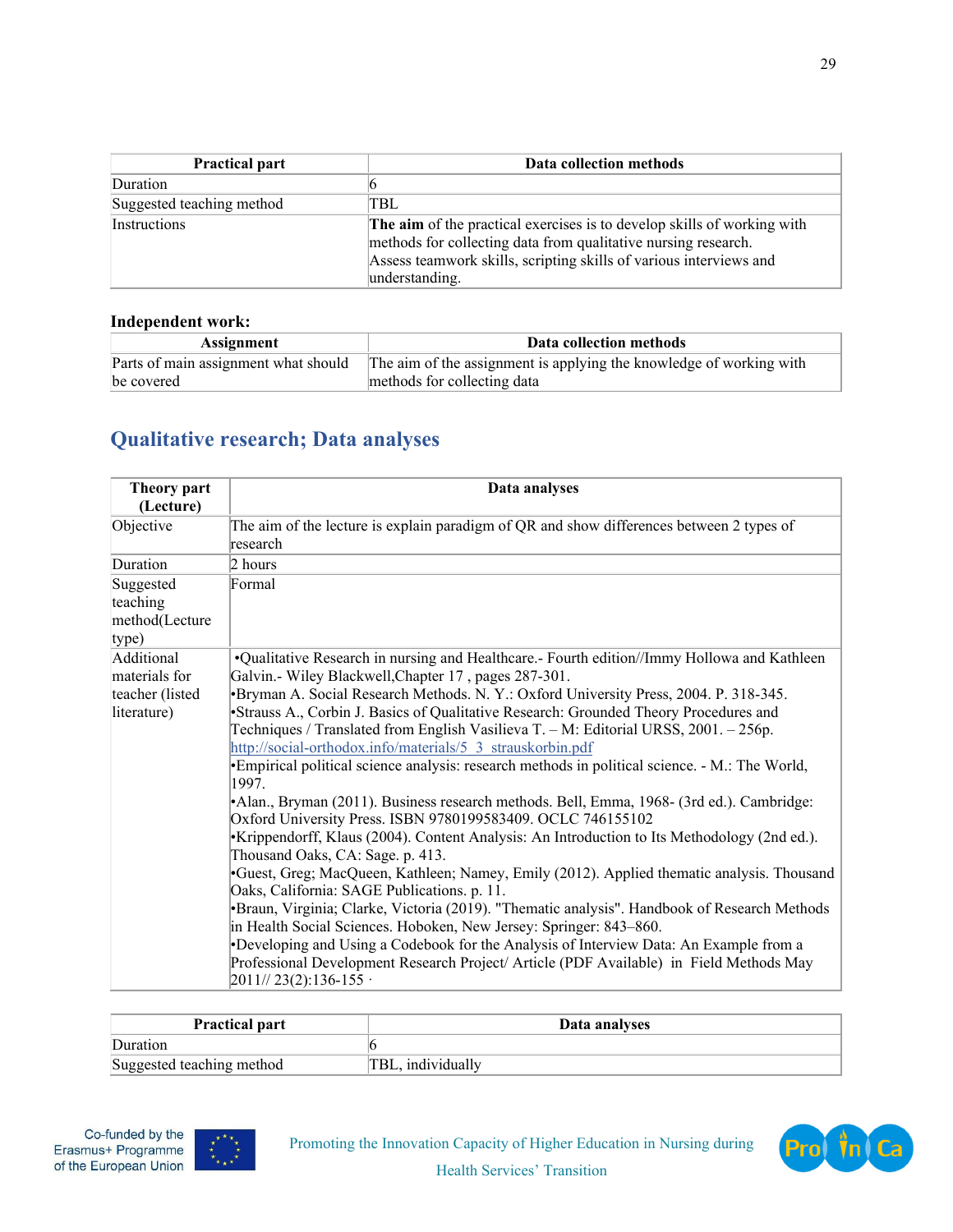| Instructions | • The aim of the practical exercises is to understand the process of coding |
|--------------|-----------------------------------------------------------------------------|
|              | codes-supercodes-category-theme) in qualitative researches                  |

### **Independent work:**

| Assignment | Data analyses                                                                                                      |
|------------|--------------------------------------------------------------------------------------------------------------------|
|            | Parts of main assignment what should<br>•The aim of the assignment is applying the knowledge of coding on the real |
| be covered | examples                                                                                                           |

# **Qualitative research; Documentation/reporting QR**

| <b>Theory part</b><br>(Lecture)                  | 1. Documentation of qualitative research report                                                                                                                                                                                                                                                                                                                                                                                                                                                                                                            |
|--------------------------------------------------|------------------------------------------------------------------------------------------------------------------------------------------------------------------------------------------------------------------------------------------------------------------------------------------------------------------------------------------------------------------------------------------------------------------------------------------------------------------------------------------------------------------------------------------------------------|
| Objective                                        | To understand what qualitative research is. To inculcate skills in the compilation of a qualitative<br>research: teach proper structuring, familiarize with research methods.                                                                                                                                                                                                                                                                                                                                                                              |
| Duration                                         | 2 hours                                                                                                                                                                                                                                                                                                                                                                                                                                                                                                                                                    |
| Suggested<br>teaching<br>method(Lecture<br>type) | Formal                                                                                                                                                                                                                                                                                                                                                                                                                                                                                                                                                     |
| Additional                                       | [Free electronic resource] https://lsf.hse.ru/method                                                                                                                                                                                                                                                                                                                                                                                                                                                                                                       |
| materials for<br>teacher (listed<br>literature)  | [Free electronic resource] https://www.thebalancesmb.com/establishing-trustworthiness-in-<br>qualitative-research-2297042<br>Burnard P (2004) "Writing a qualitative research report", Accident and Emergency Nursing<br>(2004) 12, 176–181 https://www.ncbi.nlm.nih.gov/pubmed/15234716<br>O'Brien BC, Harris IB, Beckman TJ, Reed DA, Cook DA. (2014) "Standards for reporting                                                                                                                                                                           |
|                                                  | qualitative research: a synthesis of recommendations" Acad Med. 2014 Sep;89(9):1245-51. doi:<br>10.1097/ACM.0000000000000388.https://www.ncbi.nlm.nih.gov/pubmed/24979285<br>Hopia H, Heino-Tolonen T (2019) Families in Paediatric Oncology Nursing: Critical Incidents<br>From the Nurses' Perspective, J Pediatr Nurs. 2019 Jan - Feb, 44:e28-e35.<br>doi:10.1016/j.pedn.2018.10.013. Epub 2018                                                                                                                                                         |
|                                                  | Oct 24 https://www.ncbi.nlm.nih.gov/pubmed/30528181<br>• Coleman S et al. (2012) "Patient risk factors for pressure ulcer development: Systematic<br>review" International Journal of Nursing Studies Volume 50, Issue 7, July 2013, Pages 974-1003<br>https://doi.org/10.1016/j.ijnurstu.2012.11.019<br>• Oosterhoff A, Hutter I, Haisma H (2014)"It takes a mother to practise breastfeeding: Women's<br>perceptions of breastfeeding during the period of intention" Women and Birth 27 (2014) e43–<br>e50 https://www.ncbi.nlm.nih.gov/pubmed/25199453 |

| <b>Practical part</b>     | <b>Observation</b>                                                             |
|---------------------------|--------------------------------------------------------------------------------|
| Duration                  |                                                                                |
| Suggested teaching method | TBL, individually                                                              |
| <i>Instructions</i>       | The purpose of practical exercises is to teach students to evaluate scientific |
|                           | articles on qualitative research in nursing.                                   |

#### **Independent work:**

| Assignment |                                                                                                                   |
|------------|-------------------------------------------------------------------------------------------------------------------|
|            | Parts of main assignment what should The purpose of the assignment is to provide students with the opportunity to |
| be covered | independently interpret the results.                                                                              |



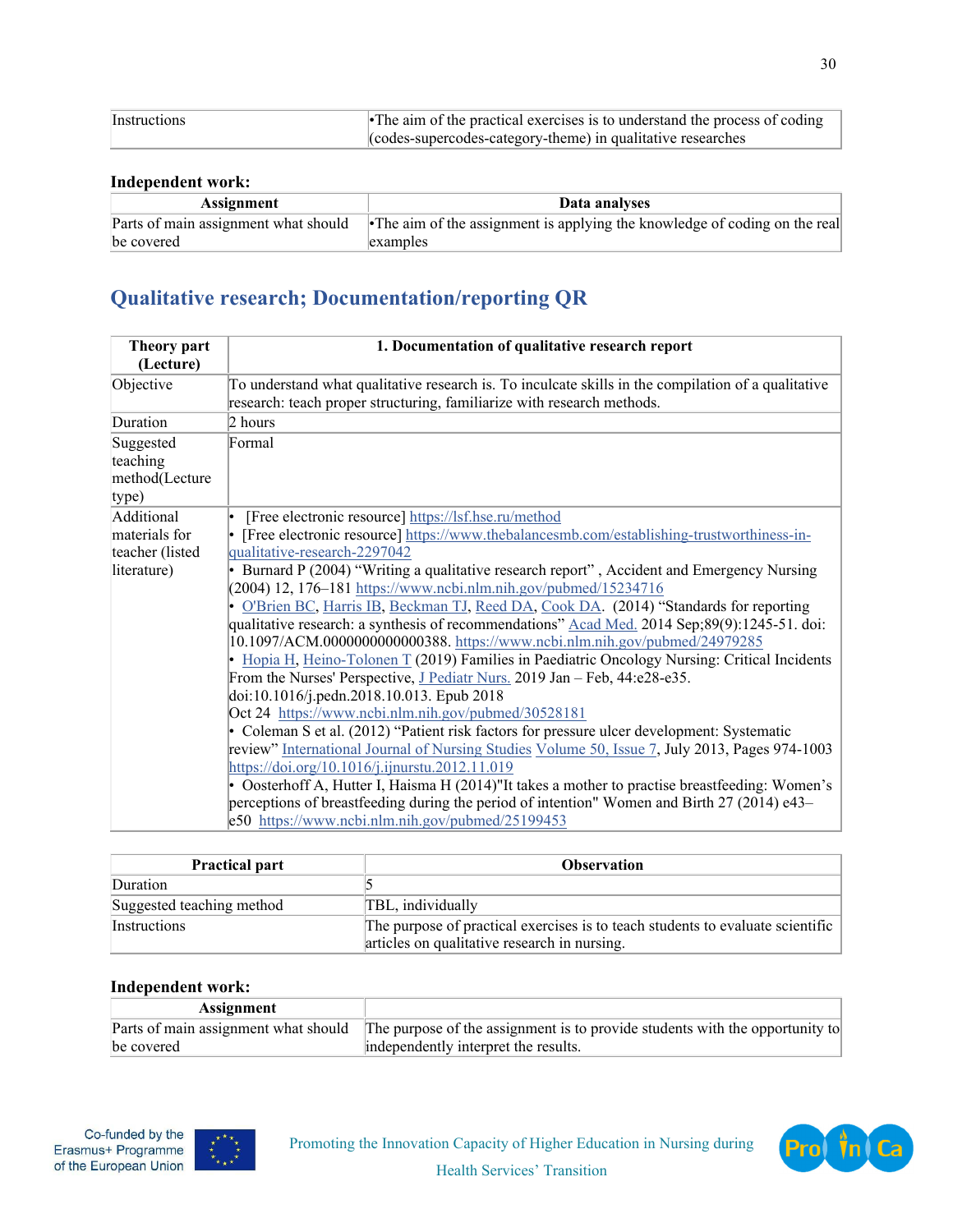# **Qualitative research; Trustworthiness**

| Theory part<br>(Lecture) | 5. Trustworthiness in qualitative research                                                                   |
|--------------------------|--------------------------------------------------------------------------------------------------------------|
| Objective                | The aim of the lecture is traininh the methodology for assessing trustworthiness in qualitative<br>research. |
| Duration                 | 2 hours                                                                                                      |
| Suggested                | Formal                                                                                                       |
| teaching                 |                                                                                                              |
| method(Lectur            |                                                                                                              |
| $ e $ type)              |                                                                                                              |
| Additional               | https://www.researchgate.net/publication/51767963 Trust and trustworthiness in nursing An arg                |
| materials for            | ument-based literature review                                                                                |
|                          | teacher (listed •ImmyHolloway and Kathleen Galvin, 4th edition, 2017, Wiley Blackwell. Establishing Quality: |
| literature)              | Trustworthiness and Validity, 18, 303-319                                                                    |
|                          | •Lincoln, YS. & Guba, EG. (1985). Naturalistic Inquiry. Newbury Park, CA: Sage Publications.                 |
|                          | Finlay, L. and Gouch, B. (2003) Reflexivity: A Practical Guide for Researchers in Health and Social          |
|                          | Sciences. Oxford: Blackwell.                                                                                 |

| <b>Practical part</b>     | <b>Trustworthiness</b>                                                                                                        |
|---------------------------|-------------------------------------------------------------------------------------------------------------------------------|
| Duration                  |                                                                                                                               |
| Suggested teaching method | TBL                                                                                                                           |
| <b>Instructions</b>       | The aim of the practical exercises is to teach you how to work with the<br>checklists of the Joanna Briggs Institute and CASP |

#### **Independent work:**

| <b>Assignment</b> |                                                                                                                    |
|-------------------|--------------------------------------------------------------------------------------------------------------------|
|                   | Parts of main assignment what should be The aim of the assignment is to train the analysis of qualitative research |
| covered           | on trustworthiness.                                                                                                |

# **Qualitative research; Research ethics of QR**

| Theory part<br>(Lecture) | 1. Research ethics of QR                                                                                                                               |
|--------------------------|--------------------------------------------------------------------------------------------------------------------------------------------------------|
| Objective                | The purpose of the lecture is to familiarize students with ethical norms and rules in qualitative<br>research. Familiarize yourself with ethical laws. |
| Duration                 | 2 hours                                                                                                                                                |
| Suggested                | Formal                                                                                                                                                 |
| teaching method          |                                                                                                                                                        |
| (Lecture type)           |                                                                                                                                                        |
| Additional               | Royal College of Nursing Guidance. Research Ethics. March 2009, Third Edition. Available at                                                            |
| materials for            | https://www.yorksj.ac.uk/media/content-assets/research/documents/RCN-Research-ethics.pdf                                                               |
| teacher (listed          | Elsevier Ethics in research and publication brochure 2017. Available at                                                                                |
| literature)              | https://www.elsevier.com/authors/journal-authors/policies-and-ethics                                                                                   |

| <b>Practical part</b>     | <b>Research ethics of QR</b>                                               |
|---------------------------|----------------------------------------------------------------------------|
| Duration                  |                                                                            |
| Suggested teaching method | TBL                                                                        |
| <i>Instructions</i>       | Aim: to instill practical skills in analyzing cases with ethical problems. |



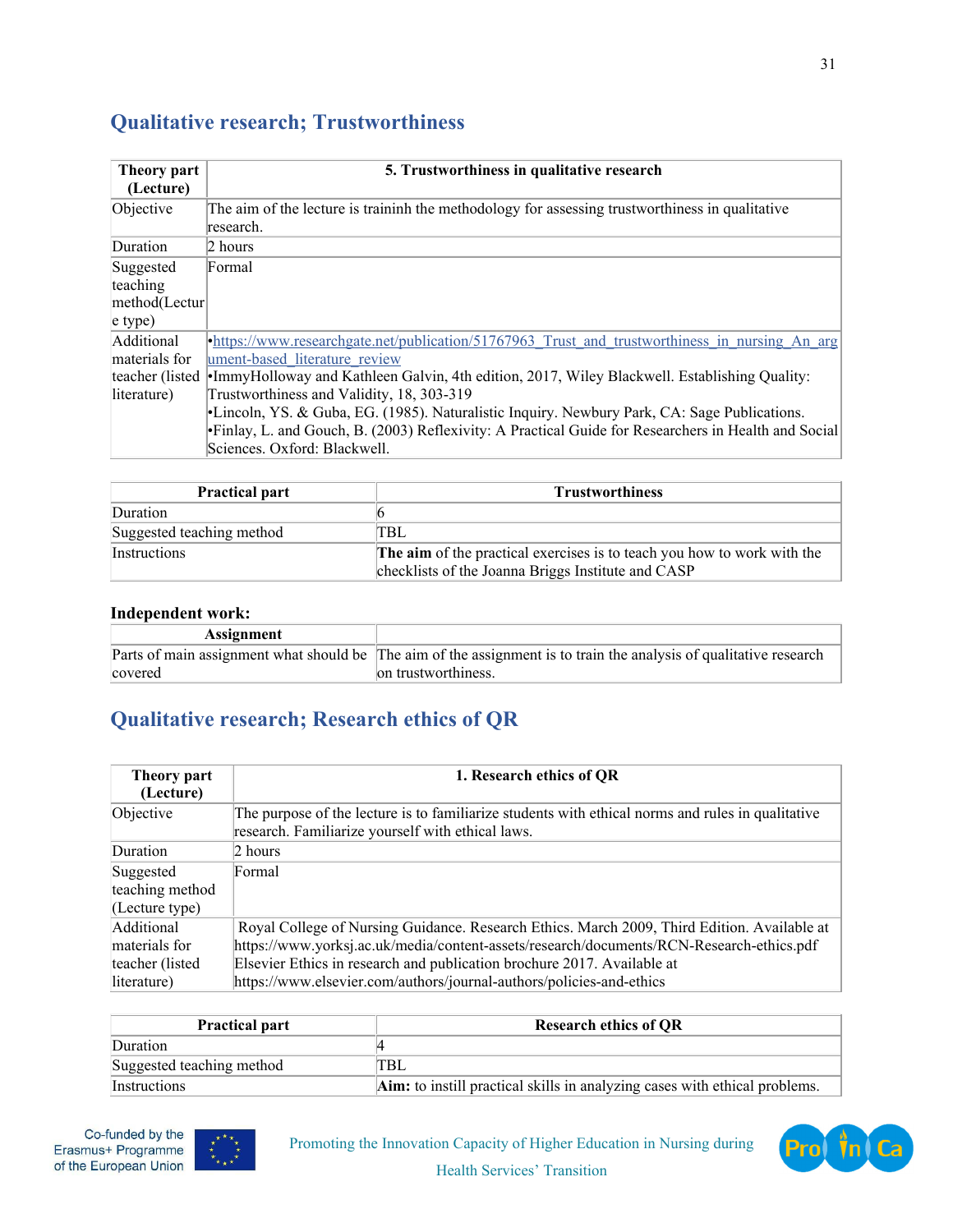| Instructions for teachers: all students are given this case. In small       |
|-----------------------------------------------------------------------------|
| groups, they should discuss it within 20 minutes and solve task 1. The      |
| results of small groups are discussed in a large group. Then each small     |
| group should solve the task 2.                                              |
| In each university / medical college, teachers can provide local / national |
| Ethics Committee standards / regulations as handouts.                       |

### **Independent work:**

| <b>Assignment</b> | <b>Research ethics of OR</b>                                                                                         |
|-------------------|----------------------------------------------------------------------------------------------------------------------|
|                   | Parts of main assignment what should be <b>Part 1.</b> To teach to compare different templates of IC for qualitative |
| covered           | researches                                                                                                           |
|                   | <b>Part 2.</b> To teach to apply IC template for certain research                                                    |



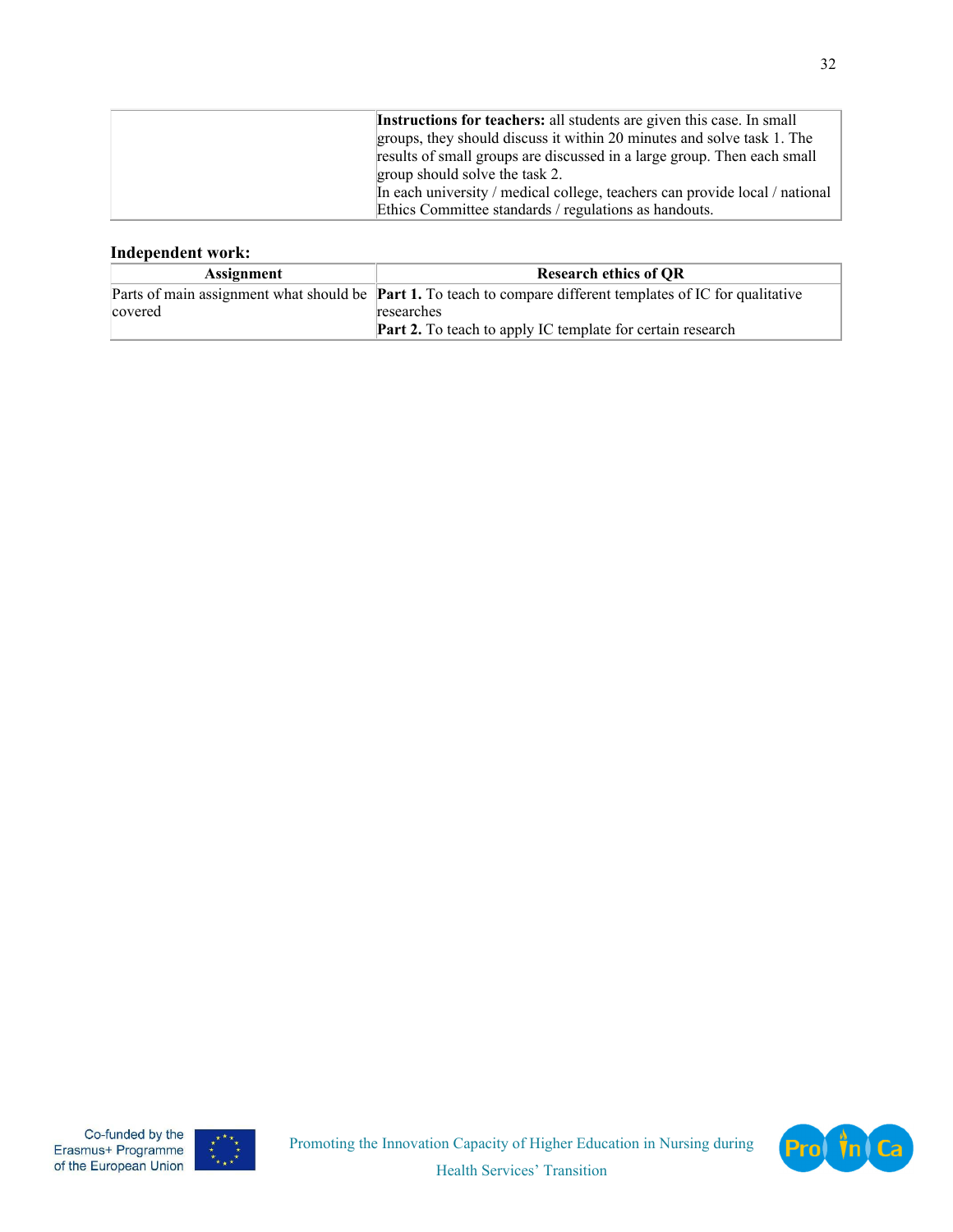Appendix 7 Course description "Methodology and methods of scientific research in nursing (Masters)

| <b>Course Unit Title</b>                                        | 3 METHODOLOGY AND METHODS OF SCIENTIFIC RESEARCH IN                                                                                                                                                                                                                                                                                                                                                                                                                                                                                                                       |
|-----------------------------------------------------------------|---------------------------------------------------------------------------------------------------------------------------------------------------------------------------------------------------------------------------------------------------------------------------------------------------------------------------------------------------------------------------------------------------------------------------------------------------------------------------------------------------------------------------------------------------------------------------|
|                                                                 | <b>NURSING</b>                                                                                                                                                                                                                                                                                                                                                                                                                                                                                                                                                            |
| <b>Course Unit Code</b>                                         |                                                                                                                                                                                                                                                                                                                                                                                                                                                                                                                                                                           |
| Target group/Level of                                           | Master degree                                                                                                                                                                                                                                                                                                                                                                                                                                                                                                                                                             |
| <b>Course Unit</b>                                              | Semester 1                                                                                                                                                                                                                                                                                                                                                                                                                                                                                                                                                                |
| <b>Number</b><br><b>ECTS</b><br>of                              | 5                                                                                                                                                                                                                                                                                                                                                                                                                                                                                                                                                                         |
| <b>Credits</b>                                                  |                                                                                                                                                                                                                                                                                                                                                                                                                                                                                                                                                                           |
|                                                                 | WHAT IS GOING TO BE LEARNED / STUDIED                                                                                                                                                                                                                                                                                                                                                                                                                                                                                                                                     |
| <b>Learning Outcomes</b>                                        | Master student:                                                                                                                                                                                                                                                                                                                                                                                                                                                                                                                                                           |
|                                                                 | Demonstrates the skills of conducting a systematic search and critical analysis of<br>scientific information on current issues in nursing science PC 1.2, PC 1.3, PC<br>2.2(3.1)<br>Has extensive knowledge of quantitative and qualitative research methods in<br>nursing PC 1.3 PC 2.1 (3.2)<br>Demonstrates the skills of planning and implementing scientific research in                                                                                                                                                                                             |
|                                                                 | nursing science, based on modern methodology PC 2.1, PC 2.2 (3.3)<br>Examines the correctness of the application of various research methods in nursing<br>science. PC 2.1, PC 2.2 (3.4)                                                                                                                                                                                                                                                                                                                                                                                  |
| Competences                                                     | GC 1, PC 1, PC 2                                                                                                                                                                                                                                                                                                                                                                                                                                                                                                                                                          |
| <b>Course Contents</b>                                          | Methodological foundations of nursing science.<br>$\qquad \qquad -$<br>Basic principles of organizing and conducting nursing research.<br>$\overline{\phantom{0}}$<br>Research process in nursing science<br>$\overline{\phantom{0}}$<br>Quantitative and qualitative scientific research methods.<br>$\overline{\phantom{0}}$<br>Qualitative and quantitative data analysis in nursing research<br>$\overline{\phantom{0}}$<br>Validity and reliability<br>$\overline{\phantom{0}}$<br>Research ethics in nursing science<br>$\overline{\phantom{0}}$<br>Research report |
| <b>Course Material</b>                                          | Polit, D. & Beck, C.T. 2014. Essentials of nursing research: appraising evidence for                                                                                                                                                                                                                                                                                                                                                                                                                                                                                      |
|                                                                 | nursing practice. Wolters Kluwer Health/Lippincott Williams & Wilkins cop.<br>(Obligatory chapters will be defined at the beginning of the course).                                                                                                                                                                                                                                                                                                                                                                                                                       |
| Additional material /<br>Recommended<br><b>Reading Material</b> | Holloway, I & Wheeler S. 2015. Qualitative Research in Nursing and Healthcare. 3rd<br>ed. Wiley-Blackwell.                                                                                                                                                                                                                                                                                                                                                                                                                                                                |
| <b>Items of Assessment</b>                                      | Current control<br>Mid-term control                                                                                                                                                                                                                                                                                                                                                                                                                                                                                                                                       |
|                                                                 | Final control                                                                                                                                                                                                                                                                                                                                                                                                                                                                                                                                                             |
| <b>Student Workload in</b><br><b>Hours</b>                      | 150 hours, including:<br>50 hours of contact hours<br>50 hours of independent work,<br>50 hours of work under the guidance of the teacher<br><b>HOW LEARNING WILL BE ASSESSED</b>                                                                                                                                                                                                                                                                                                                                                                                         |

Co-funded by the Erasmus+ Programme of the European Union